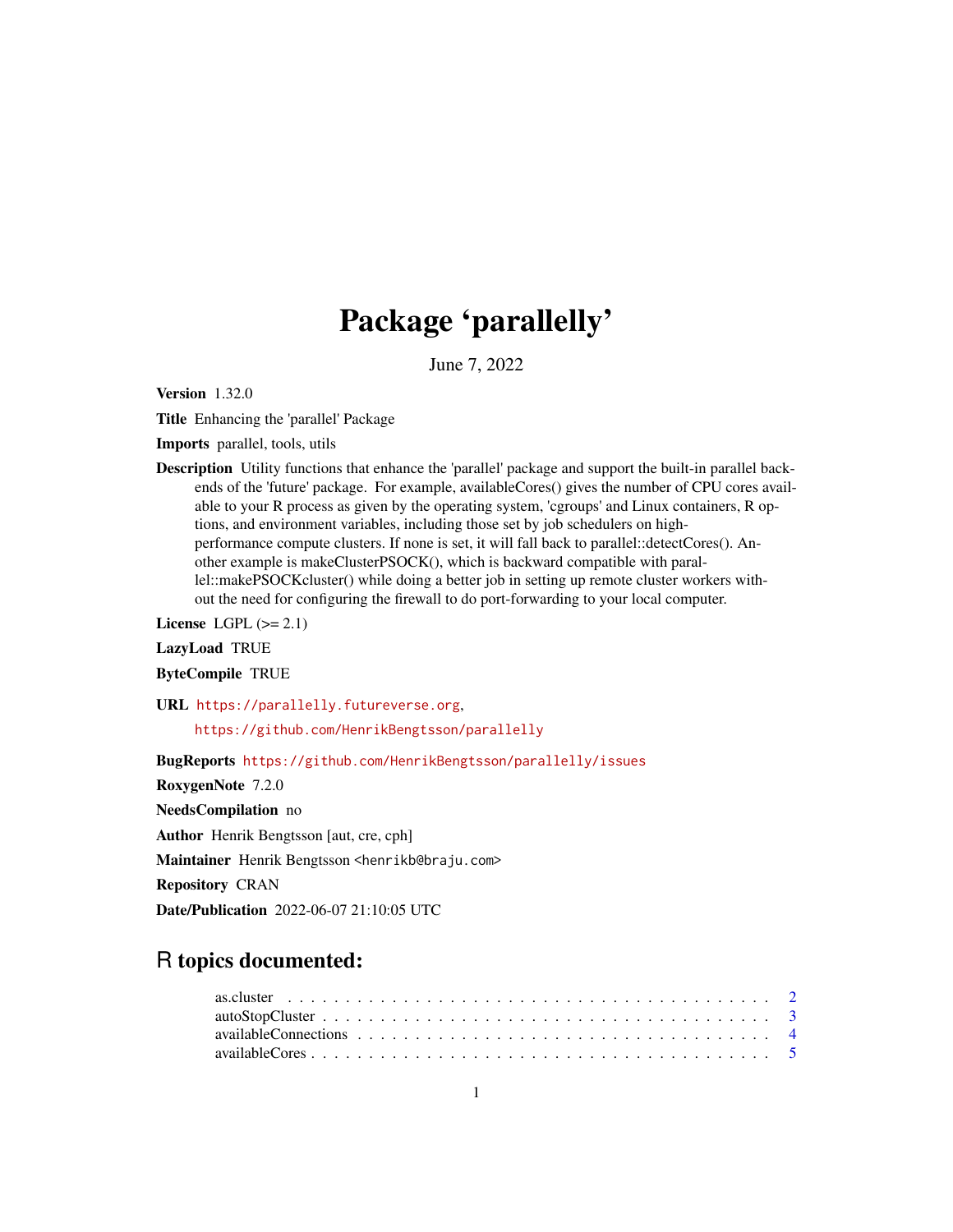#### <span id="page-1-0"></span>2 as.cluster and  $\alpha$  as.cluster and  $\alpha$  as.cluster

|       | is Connection Valid $\ldots \ldots \ldots \ldots \ldots \ldots \ldots \ldots \ldots \ldots \ldots \ldots \ldots$ |  |
|-------|------------------------------------------------------------------------------------------------------------------|--|
|       |                                                                                                                  |  |
|       |                                                                                                                  |  |
|       |                                                                                                                  |  |
|       |                                                                                                                  |  |
|       |                                                                                                                  |  |
|       |                                                                                                                  |  |
|       |                                                                                                                  |  |
|       |                                                                                                                  |  |
| Index | 33                                                                                                               |  |

# as.cluster *Coerce an Object to a Cluster Object*

# Description

Coerce an Object to a Cluster Object

# Usage

```
as.cluster(x, ...)
## S3 method for class 'cluster'
as.cluster(x, ...)
## S3 method for class 'list'
as.cluster(x, ...)
## S3 method for class 'SOCKnode'
as.cluster(x, ...)
## S3 method for class 'SOCK0node'
as.cluster(x, \ldots)## S3 method for class 'cluster'
c(\ldots, recursive = FALSE)
```
# Arguments

|                         | An object to be coerced.                                                                                                           |
|-------------------------|------------------------------------------------------------------------------------------------------------------------------------|
| $\cdot$ $\cdot$ $\cdot$ | Additional arguments passed to the underlying coercion method. For $c(\ldots)$ ,<br>the clusters and cluster nodes to be combined. |
| recursive               | Not used.                                                                                                                          |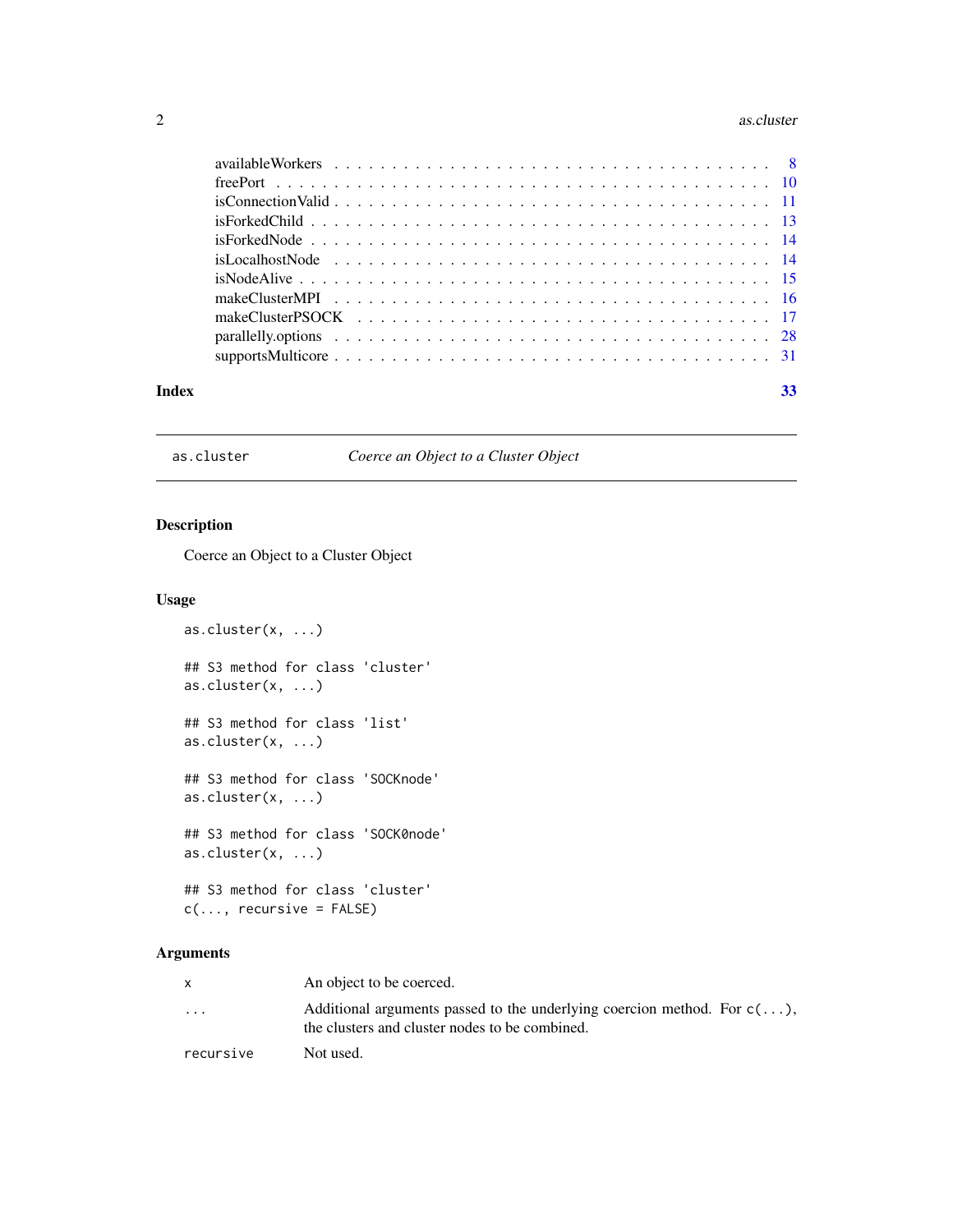# <span id="page-2-0"></span>autoStopCluster 3

# Value

An object of class cluster.

c(...) combine multiple clusters and / or cluster nodes into one cluster returned as an of class cluster. A warning will be produced if there are duplicated nodes in the resulting cluster.

# Examples

```
cl1 <- makeClusterPSOCK(2, dryrun = TRUE)
cl2 <- makeClusterPSOCK(c("n1", "server.remote.org"), dryrun = TRUE)
cl \leftarrow c(cl1, cl2)print(cl)
```
<span id="page-2-1"></span>autoStopCluster *Automatically Stop a Cluster when Garbage Collected*

# Description

Registers a finalizer to a cluster such that the cluster will be stopped when garbage collected

# Usage

```
autoStopCluster(cl, debug = FALSE)
```
# Arguments

| c1    | A cluster object created by for instance make Cluster PSOCK() or parallel: : make Cluster(). |
|-------|----------------------------------------------------------------------------------------------|
| debug | If TRUE, then debug messages are produced when the cluster is garbage col-                   |
|       | lected.                                                                                      |

# Value

The cluster object with attribute gcMe set.

# See Also

The cluster is stopped using [stopCluster\(](#page-0-0)cl).

# Examples

```
cl <- makeClusterPSOCK(2, dryrun = TRUE)
cl <- autoStopCluster(cl)
print(cl)
rm(list = "cl")gc()
```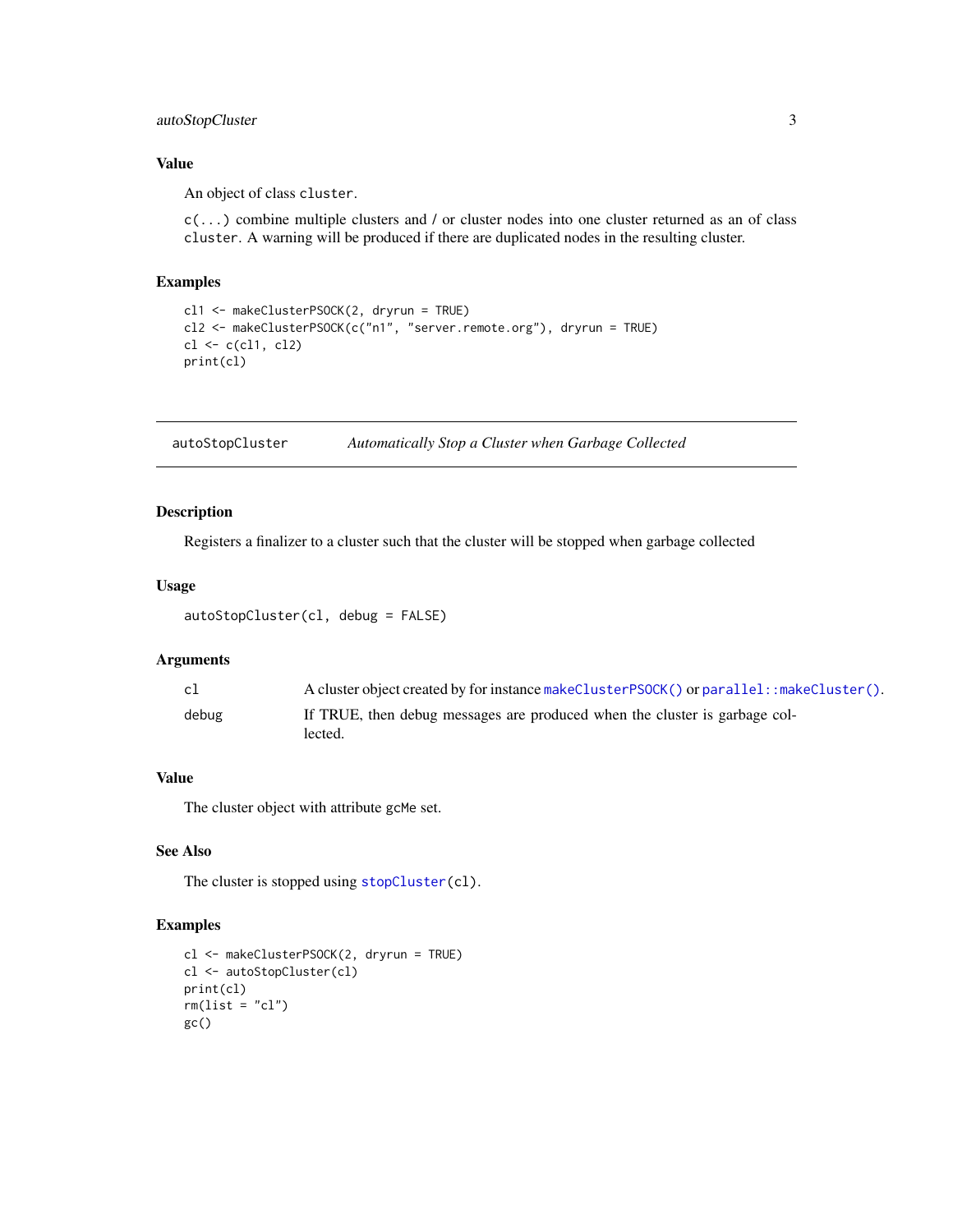<span id="page-3-0"></span>availableConnections *Number of Available and Free Connections*

# Description

The number of [connections](#page-0-0) that can be open at the same time in R is *typically* 128, where the first three are occupied by the always open [stdin\(\)](#page-0-0), [stdout\(\)](#page-0-0), and [stderr\(\)](#page-0-0) connections, which leaves 125 slots available for other types of connections. Connections are used in many places, e.g. reading and writing to file, downloading URLs, communicating with parallel R processes over a socket connections, and capturing standard output via text connections.

# Usage

```
availableConnections()
```
freeConnections()

# Value

A non-negative integer, or +Inf if the available number of connections is greated than 16384, which is a limit be set via option [parallelly.availableConnections.tries](#page-27-1).

#### How to increase the limit

This limit of 128 connections can only be changed by rebuilding R from source. The limited is hardcoded as a

#define NCONNECTIONS 128

in 'src/main/connections.c'.

#### How the limit is identified

Since the limit *might* changed, for instance in custom R builds or in future releases of R, we do not want to assume that the limit is 128 for all R installation. Unfortunately, it is not possible to query R for what the limit is. Instead, availableConnections() infers it from trial-and-error. until it fails. For efficiency, the result is memoized throughout the current R session.

#### References

1. 'WISH: Increase limit of maximum number of open connections (currently 125+3)', 2016- 07-09, <https://github.com/HenrikBengtsson/Wishlist-for-R/issues/28>

#### See Also

```
base::showConnections().
```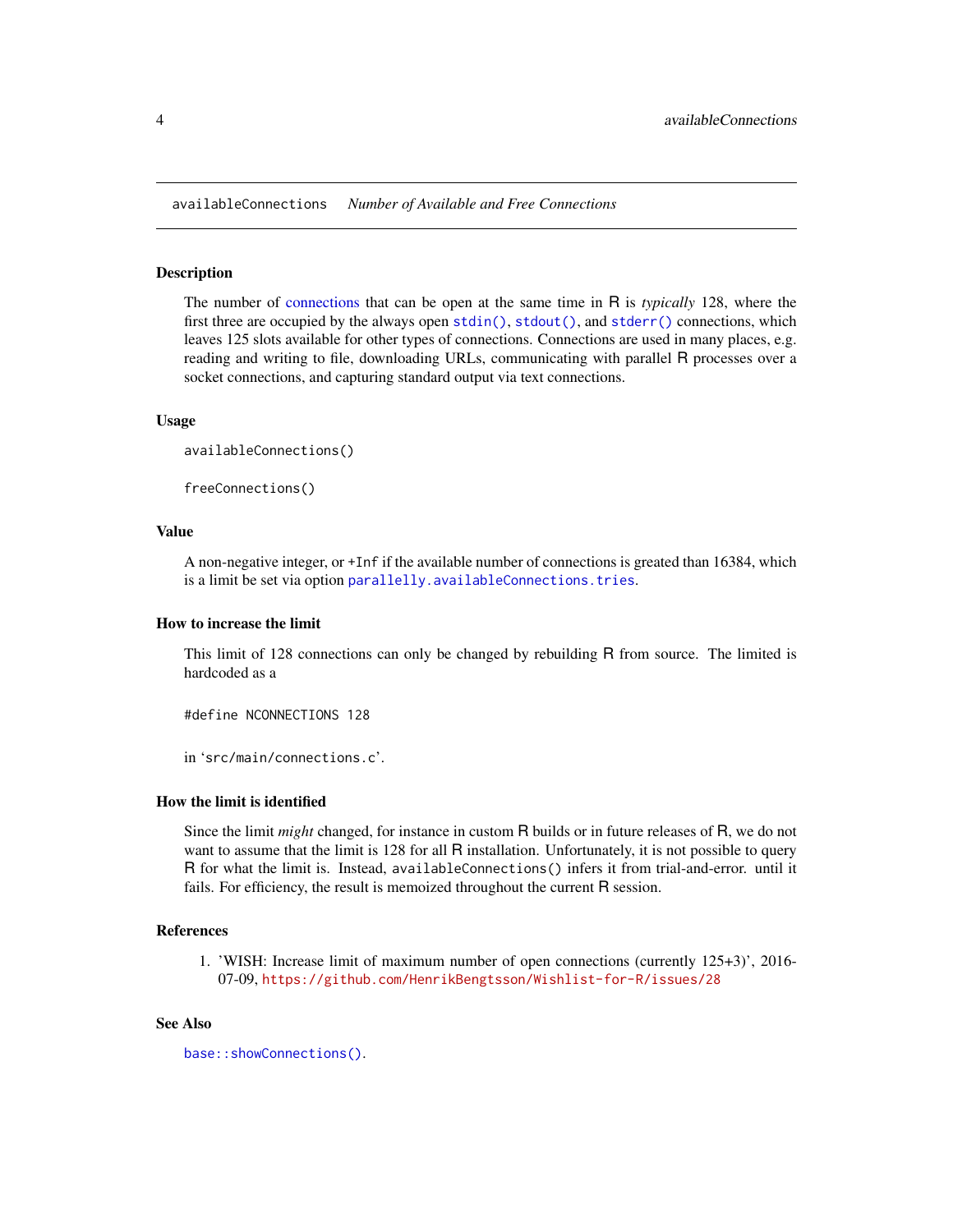# <span id="page-4-0"></span>availableCores 5

# Examples

```
total <- availableConnections()
message("You can have ", total, " connections open in this R installation")
free <- freeConnections()
message("There are ", free, " connections remaining")
```
<span id="page-4-1"></span>availableCores *Get Number of Available Cores on The Current Machine*

# Description

The current/main R session counts as one, meaning the minimum number of cores available is always at least one.

# Usage

```
availableCores(
  constraints = NULL,
  methods = getOption2("parallelly.availableCores.methods", c("system",
    "cgroups.cpuset", "cgroups.cpuquota", "nproc", "mc.cores", "BiocParallel",
  "_R_CHECK_LIMIT_CORES_", "LSF", "PJM", "PBS", "SGE", "Slurm", "fallback", "custom")),
  na.rm = TRUE,logical = getOption2("parallelly.availableCores.logical", TRUE),
  default = c(current = 1L),which = c("min", "max", "all"),
  omit = getOption2("parallelly.availableCores.omit", 0L)
\lambda
```
# Arguments

| constraints | An optional character specifying under what constraints ("purposes") we are<br>requesting the values. For instance, on systems where multicore processing is<br>not supported (i.e. Windows), using constrains = "multicore" will force a<br>single core to be reported. |
|-------------|--------------------------------------------------------------------------------------------------------------------------------------------------------------------------------------------------------------------------------------------------------------------------|
| methods     | A character vector specifying how to infer the number of available cores.                                                                                                                                                                                                |
| na.rm       | If TRUE, only non-missing settings are considered/returned.                                                                                                                                                                                                              |
| logical     | Passed to detectCores (logical = logical), which, if supported, returns the<br>number of logical CPUs (TRUE) or physical CPUs/cores (FALSE). This argu-<br>ment is only if argument methods includes "system".                                                           |
| default     | The default number of cores to return if no non-missing settings are available.                                                                                                                                                                                          |
| which       | A character specifying which settings to return. If "min" (default), the minimum<br>value is returned. If "max", the maximum value is returned (be careful!) If<br>"all", all values are returned.                                                                       |
| omit        | (integer; non-negative) Number of cores to not include.                                                                                                                                                                                                                  |
|             |                                                                                                                                                                                                                                                                          |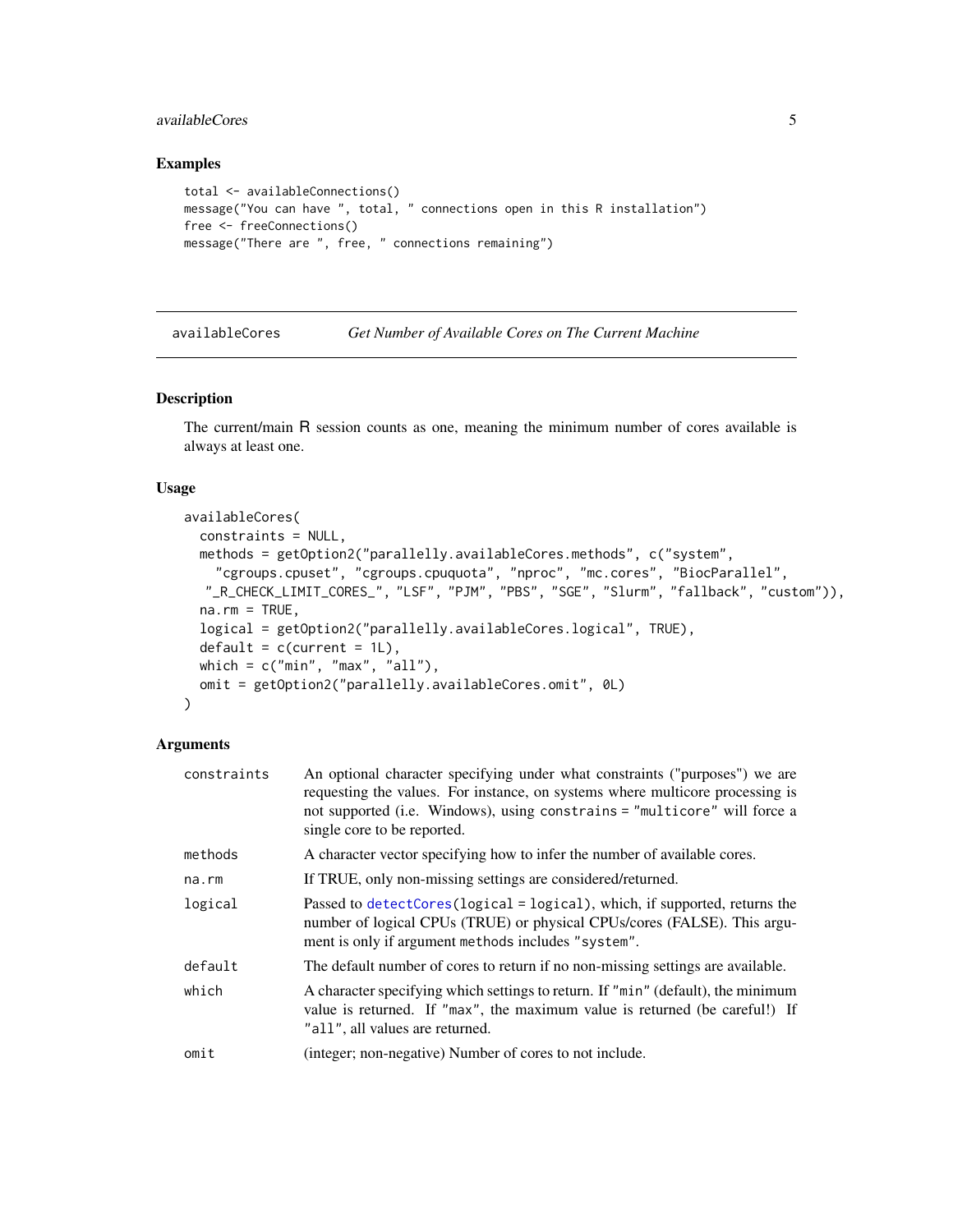# <span id="page-5-0"></span>Details

The following settings ("methods") for inferring the number of cores are supported:

- "system" Query [detectCores\(](#page-0-0)logical = logical).
- "cgroups.cpuset" On Unix, query control group (cgroup) value cpuset.set.
- "cgroups.cpuquota" On Unix, query control group (cgroup) value cpu.cfs\_quota\_us / cpu.cfs\_period\_us.
- "nproc" On Unix, query system command nproc.
- "mc.cores" If available, returns the value of option [mc.cores](#page-0-0). Note that mc.cores is defined as the number of *additional* R processes that can be used in addition to the main R process. This means that with  $mc \cdot cores = 0$  all calculations should be done in the main R process, i.e. we have exactly one core available for our calculations. The mc.cores option defaults to environment variable MC\_CORES (and is set accordingly when the parallel package is loaded). The mc. cores option is used by for instance  $mclapply()$  $mclapply()$  of the **parallel** package.
- "BiocParallel" Query environment variables BIOCPARALLEL\_WORKER\_NUMBER (integer), which is defined and used by **BiocParallel** ( $> = 1.27.2$ ), and BBS\_HOME (logical) used by the Bioconductor Build System. If the former is set, this is the number of cores considered. If the latter is set, then a maximum of 4 cores is considered.
- "LSF" Query Platform Load Sharing Facility (LSF) environment variable LSB\_DJOB\_NUMPROC. Jobs with multiple (CPU) slots can be submitted on LSF using bsub -n 2 -R "span[hosts=1]" < hello.sh.
- "PJM" Query Fujitsu Technical Computing Suite (that we choose to shorten as "PJM") environment variables PJM\_VNODE\_CORE and PJM\_PROC\_BY\_NODE. The first is set when submitted with pjsub -L vnode-core=8 hello.sh.
- "PBS" Query TORQUE/PBS environment variables PBS\_NUM\_PPN and NCPUS. Depending on PBS system configuration, these *resource* parameters may or may not default to one. An example of a job submission that results in this is qsub  $-1$  nodes=1:ppn=2, which requests one node with two cores.
- "SGE" Query Sun Grid Engine/Oracle Grid Engine/Son of Grid Engine (SGE) environment variable NSLOTS. An example of a job submission that results in this is qsub -pe smp 2 (or qsub -pe by\_node 2), which requests two cores on a single machine.
- "Slurm" Query Simple Linux Utility for Resource Management (Slurm) environment variable SLURM\_CPUS\_PER\_TASK. This may or may not be set. It can be set when submitting a job, e.g. sbatch --cpus-per-task=2 hello.sh or by adding #SBATCH --cpus-per-task=2 to the 'hello.sh' script. If SLURM\_CPUS\_PER\_TASK is not set, then it will fall back to use SLURM\_CPUS\_ON\_NODE if the job is a single-node job (SLURM\_JOB\_NUM\_NODES is 1), e.g. sbatch --ntasks=2 hello.sh
- "custom" If option [parallelly.availableCores.custom](#page-27-1) is set and a function, then this function will be called (without arguments) and it's value will be coerced to an integer, which will be interpreted as a number of available cores. If the value is NA, then it will be ignored. It is safe for this custom function to call availableCores(); if done, the custom function will *not* be recursively called.

For any other value of a methods element, the R option with the same name is queried. If that is not set, the system environment variable is queried. If neither is set, a missing value is returned.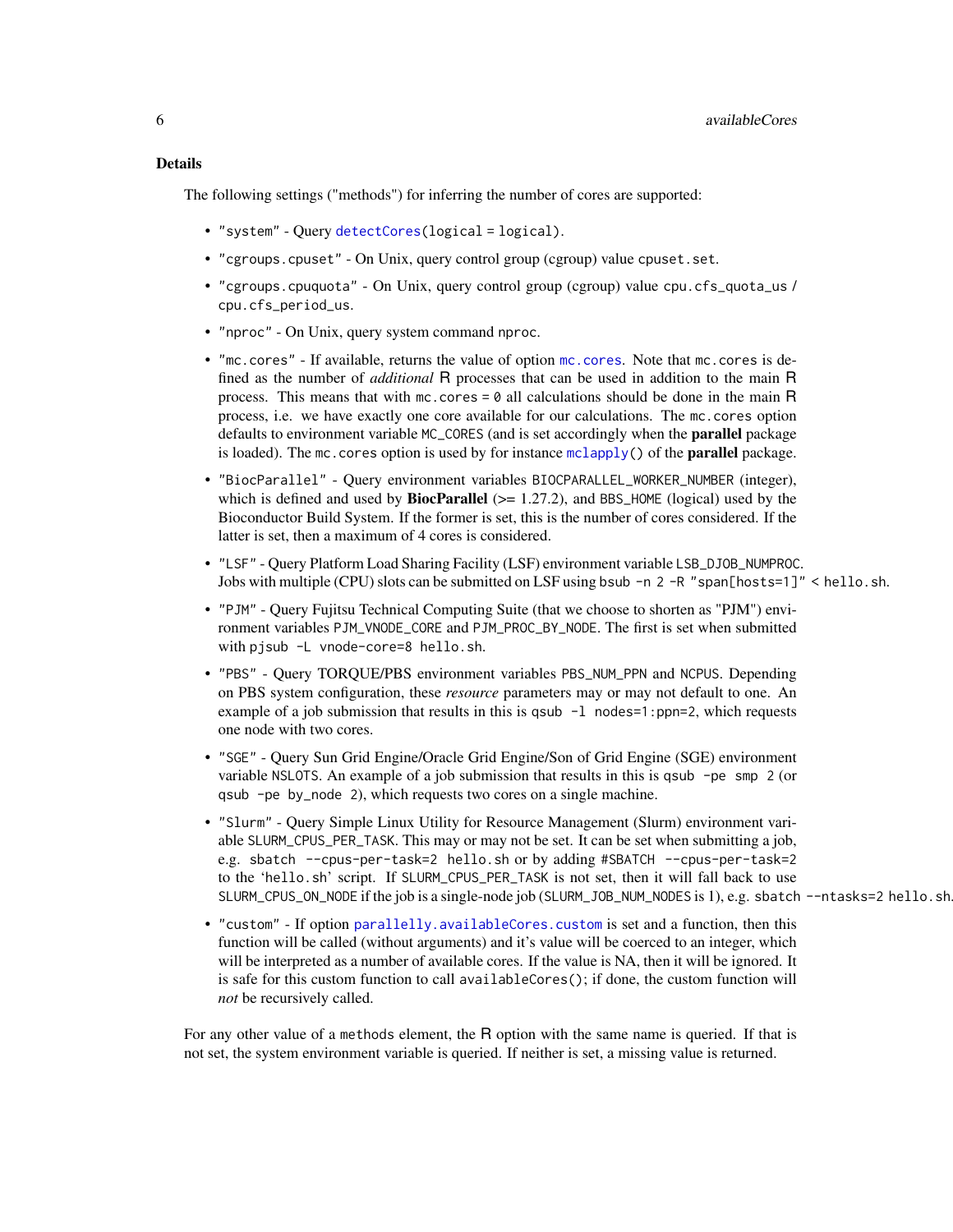# <span id="page-6-0"></span>availableCores 7

# Value

Return a positive  $(>= 1)$  integer. If which = "all", then more than one value may be returned. Together with na.rm = FALSE missing values may also be returned.

#### Avoid ending up with zero cores

Note that some machines might have a limited number of cores, or the R process runs in a container or a cgroup that only provides a small number of cores. In such cases:

```
ncores <- availableCores() - 1
```
may return zero, which is often not intended and is likely to give an error downstream. Instead, use:

```
ncores <- availableCores(omit = 1)
```
to put aside one of the cores from being used. Regardless how many cores you put aside, this function is guaranteed to return at least one core.

# Advanced usage

It is possible to override the maximum number of cores on the machine as reported by availableCores(methods = "system"). This can be done by first specifying options(parallelly.availableCores.methods = "mc.cores") and then the number of cores to use, e.g. options(mc.cores = 8).

# See Also

To get the set of available workers regardless of machine, see [availableWorkers\(\)](#page-7-1).

# Examples

```
message(paste("Number of cores available:", availableCores()))
```

```
## Not run:
options(mc.cores = 2L)
message(paste("Number of cores available:", availableCores()))
## End(Not run)
## Not run:
## IMPORTANT: availableCores() may return 1L
options(mc.cores = 1L)
ncores \leq availableCores() - 1 ## ncores = 0
ncores \leq availableCores(omit = 1) ## ncores = 1
message(paste("Number of cores to use:", ncores))
## End(Not run)
## Not run:
## Use 75% of the cores on the system but never more than four
```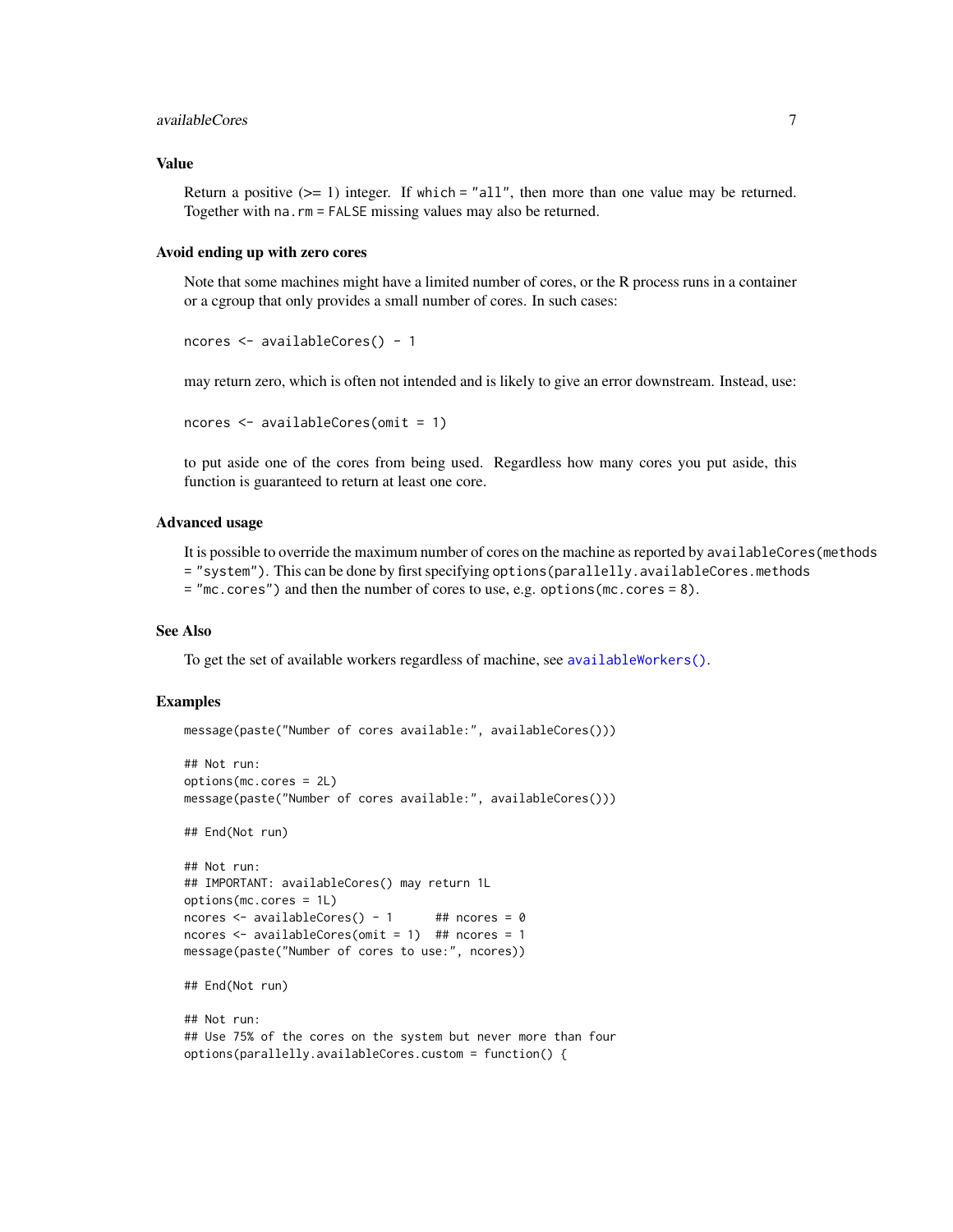```
ncores <- max(parallel::detectCores(), 1L, na.rm = TRUE)
 ncores <- min(as.integer(0.75 * ncores), 4L)
 max(1L, ncores)
})
message(paste("Number of cores available:", availableCores()))
## Use 50% of the cores according to availableCores(), e.g.
## allocated by a job scheduler or cgroups.
## Note that it is safe to call availableCores() here.
options(parallelly.availableCores.custom = function() {
 0.50 * parallelly::availableCores()
})
message(paste("Number of cores available:", availableCores()))
## End(Not run)
```
<span id="page-7-1"></span>availableWorkers *Get Set of Available Workers*

# Description

Get Set of Available Workers

#### Usage

```
availableWorkers(
  methods = getOption2("parallelly.availableWorkers.methods", c("mc.cores",
   "BiocParallel", "_R_CHECK_LIMIT_CORES_", "LSF", "PJM", "PBS", "SGE", "Slurm",
    "custom", "system", "fallback")),
  na.rm = TRUE,
  logical = getOption2("parallelly.availableCores.logical", TRUE),
  default = getOption2("parallelly.localhost.hostname", "localhost"),
  which = c("auto", "min", "max", "all")\mathcal{L}
```
# Arguments

| methods | A character vector specifying how to infer the number of available cores.                                                                                                                                                                      |
|---------|------------------------------------------------------------------------------------------------------------------------------------------------------------------------------------------------------------------------------------------------|
| na.rm   | If TRUE, only non-missing settings are considered/returned.                                                                                                                                                                                    |
| logical | Passed as-is to availableCores().                                                                                                                                                                                                              |
| default | The default set of workers.                                                                                                                                                                                                                    |
| which   | A character specifying which set / sets to return. If "auto" (default), the first<br>non-empty set found. If "min", the minimum value is returned. If "max", the<br>maximum value is returned (be careful!) If "all", all values are returned. |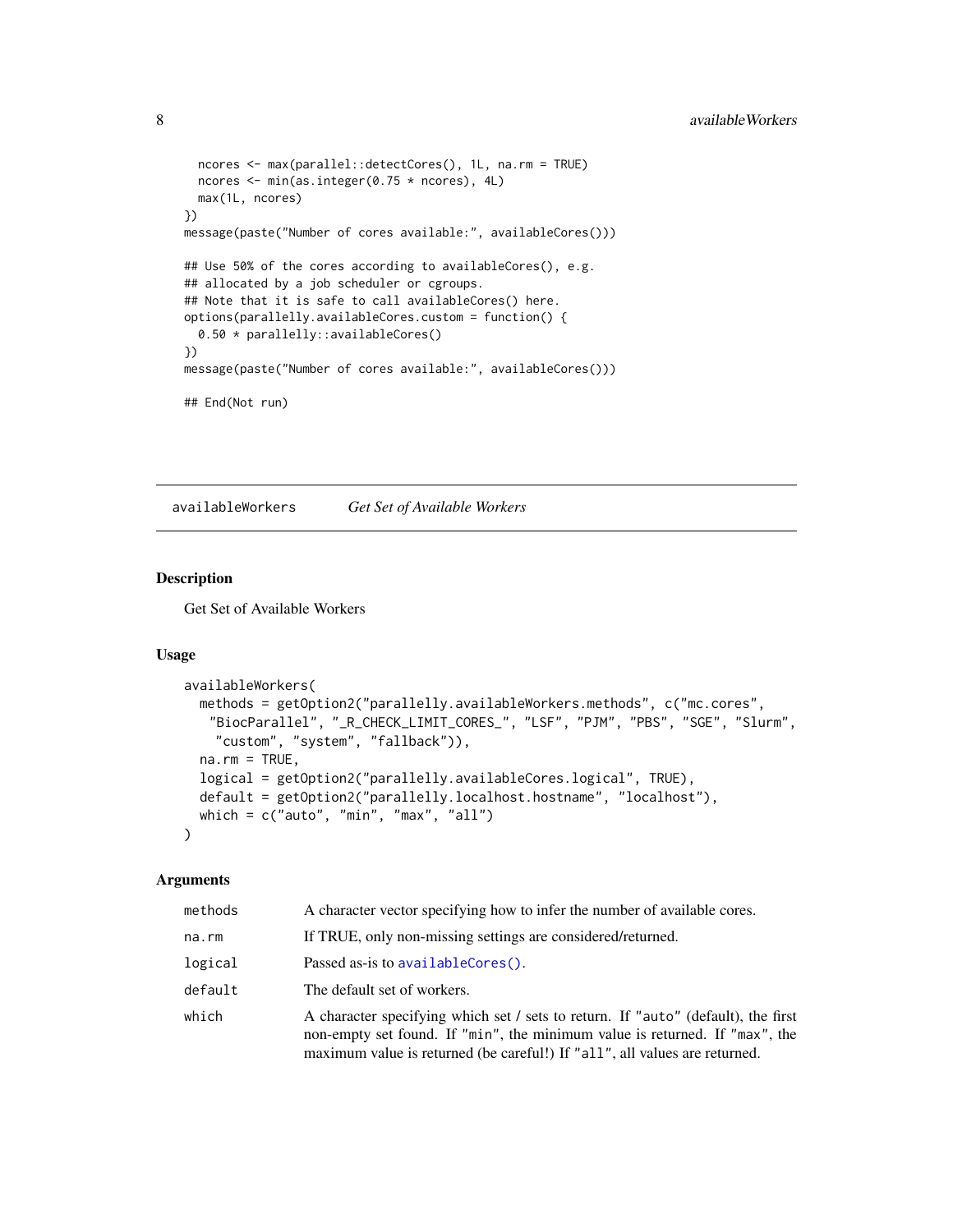# <span id="page-8-0"></span>availableWorkers 9

#### Details

The default set of workers for each method is rep("localhost", times = availableCores(methods = method, logical = logical)), which means that each will at least use as many parallel workers on the current machine that [availableCores\(\)](#page-4-1) allows for that method.

In addition, the following settings ("methods") are also acknowledged:

- "LSF" Query LSF/OpenLava environment variable LSB\_HOSTS.
- "PJM" Query Fujitsu Technical Computing Suite (that we choose to shorten as "PJM") the hostname file given by environment variable PJM\_O\_NODEINF. The PJM\_O\_NODEINF file lists the hostnames of the nodes alloted. This function returns those hostnames each repeated availableCores() times, where availableCores() reflects PJM\_VNODE\_CORE. For example, for pjsub -L vnode=2 -L vnode-core=8 hello.sh, the PJM\_O\_NODEINF file gives two hostnames, and PJM\_VNODE\_CORE gives eight cores per host, resulting in a character vector of 16 hostnames (for two unique hostnames).
- "PBS" Query TORQUE/PBS environment variable PBS\_NODEFILE. If this is set and specifies an existing file, then the set of workers is read from that file, where one worker (node) is given per line. An example of a job submission that results in this is qsub -l nodes=4:ppn=2, which requests four nodes each with two cores.
- "SGE" Query Sun Grid Engine/Oracle Grid Engine/Son of Grid Engine (SGE) PE\_HOSTFILE. An example of a job submission that results in this is qsub -pe mpi  $8$  (or qsub -pe ompi  $8$ ), which requests eight cores on a any number of machines.
- "Slurm" Query Slurm environment variable SLURM\_JOB\_NODELIST (fallback to legacy SLURM\_NODELIST) and parse set of nodes. Then query Slurm environment variable SLURM\_JOB\_CPUS\_PER\_NODE (fallback SLURM\_TASKS\_PER\_NODE) to infer how many CPU cores Slurm have alloted to each of the nodes. If SLURM\_CPUS\_PER\_TASK is set, which is always a scalar, then that is respected too, i.e. if it is smaller, then that is used for all nodes. For example, if SLURM\_NODELIST="n1,n[03-05]" (expands to c("n1", "n03", "n04", "n05")) and SLURM\_JOB\_CPUS\_PER\_NODE="2(x2),3,2" (expands to c(2, 2, 3, 2)), then c("n1", "n1", "n03", "n03", "n04", "n04", "n04", "n05", "n05") is returned. If in addition, SLURM\_CPUS\_PER\_TASK=1, which can happen depending on hyperthreading configurations on the Slurm cluster, then c("n1", "n03", "n04", "n05") is returned.
- "custom" If option parallelly, availableWorkers, custom is set and a function, then this function will be called (without arguments) and it's value will be coerced to a character vector, which will be interpreted as hostnames of available workers. It is safe for this custom function to call availableWorkers(); if done, the custom function will *not* be recursively called.

#### Value

Return a character vector of workers, which typically consists of names of machines / compute nodes, but may also be IP numbers.

#### Known limitations

availableWorkers(methods = "Slurm") will expand SLURM\_JOB\_NODELIST using scontrol show hostnames "\$SLURM\_JOB\_NODELIST", if available. If not available, then it attempts to parse the compressed nodelist based on a best-guess understanding on what the possible syntax may be. One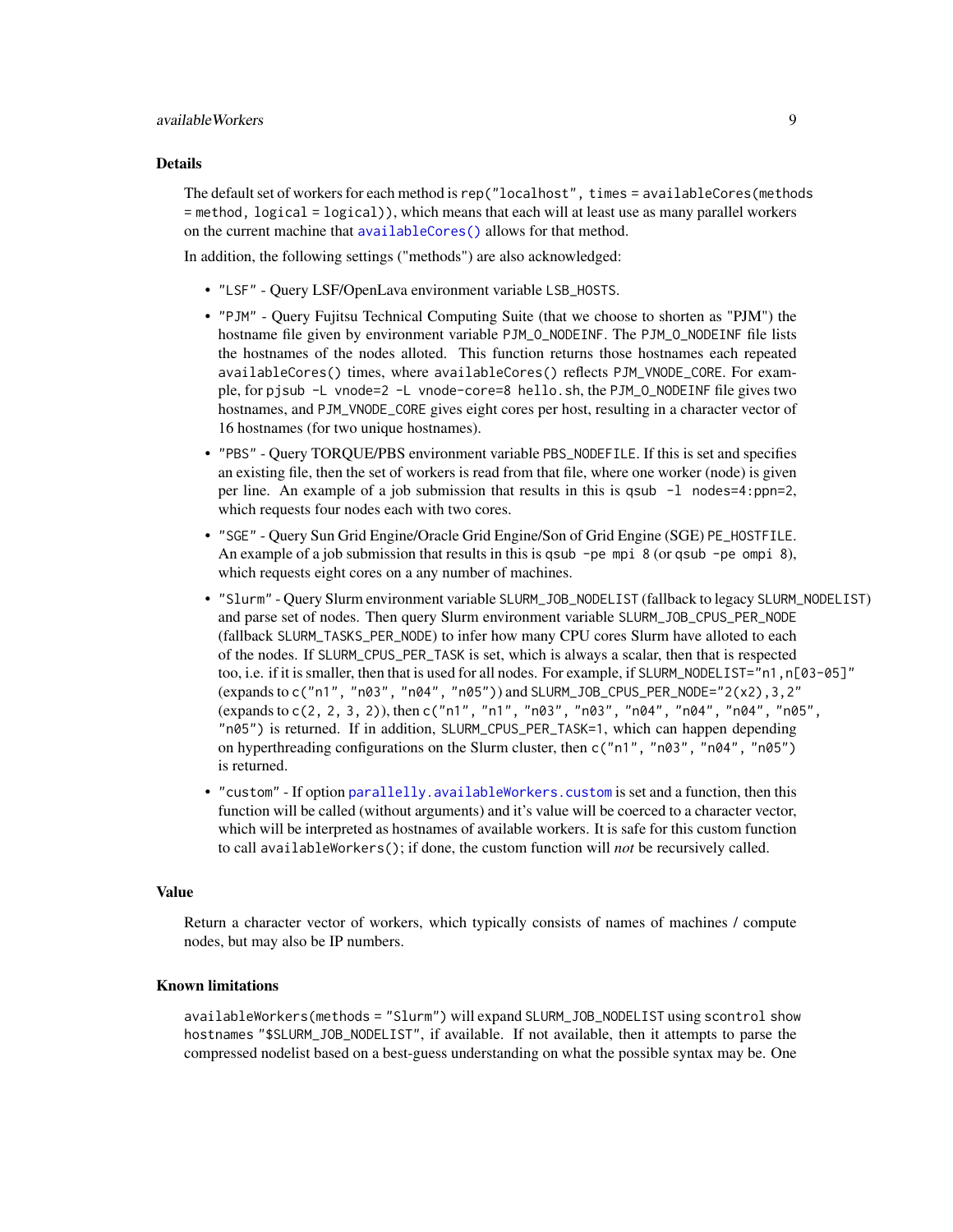<span id="page-9-0"></span>known limitation is that "multi-dimensional" ranges are not supported, e.g. " $a[1-2]b[3-4]$ " is expanded by scontrol to c("a1b3", "a1b4", "a2b3", "a2b4"). If scontrol is not available, then any components that failed to be parsed are dropped with an informative warning message. If no components could be parsed, then the result of methods = "Slurm" will be empty.

## See Also

To get the number of available workers on the current machine, see [availableCores\(\)](#page-4-1).

# Examples

```
message(paste("Available workers:",
        paste(sQuote(availableWorkers()), collapse = ", ")))
## Not run:
options(mc.cores = 2L)
message(paste("Available workers:",
        paste(sQuote(availableWorkers()), collapse = ", ")))
## End(Not run)
## Not run:
## Always use two workers on host 'n1' and one on host 'n2'
options(parallelly.availableWorkers.custom = function() {
 c("n1", "n1", "n2")
})
message(paste("Available workers:",
        paste(sQuote(availableWorkers()), collapse = ", ")))
## End(Not run)
## Not run:
## A 50% random subset of the available workers.
## Note that it is safe to call availableWorkers() here.
options(parallelly.availableWorkers.custom = function() {
 workers <- parallelly::availableWorkers()
 sample(workers, size = 0.50 * length(workers))})
message(paste("Available workers:",
        paste(sQuote(availableWorkers()), collapse = ", ")))
## End(Not run)
```
freePort *Find a TCP port that can be opened*

# **Description**

Find a TCP port that can be opened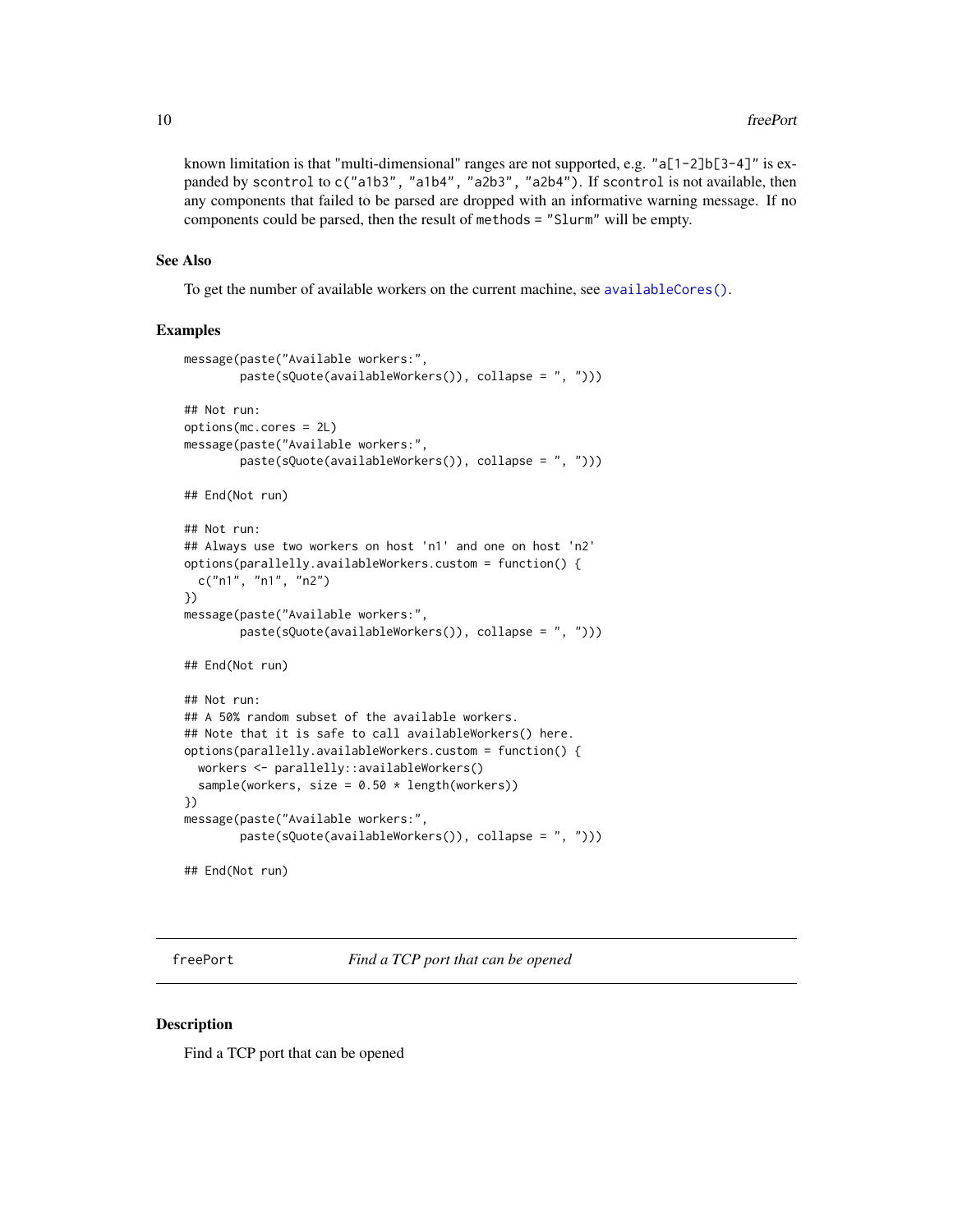# <span id="page-10-0"></span>Usage

```
freePort(ports = 1024:65535, default = "random", randomize = TRUE)
```
#### **Arguments**

| ports     | (integer vector, or character string) Zero or more TCP ports in [0, 65535] to<br>scan. If "random", then a random set of ports is considered. If "auto", then the<br>port given by environment variable R_PARALLEL_PORT is used, which may also<br>specify random. |
|-----------|--------------------------------------------------------------------------------------------------------------------------------------------------------------------------------------------------------------------------------------------------------------------|
| default   | (integer) NA_integer_ or a port to returned if an available port could not be<br>found. If "first", then ports[1]. If "random", then a random port among<br>ports is used. If length(ports) == $\theta$ , then NA integer.                                         |
| randomize | (logical) If TRUE, ports is randomly shuffled before searched. This shuffle<br>does <i>not</i> forward the RNG seed.                                                                                                                                               |

## Value

Returns an integer representing the first port among ports that can be opened. If none can be opened, then default is returned. If port querying is not supported, as in  $R \leq 4.0.0$ ), then default is returned.

isConnectionValid *Checks if a Connection is Valid*

#### Description

Get a unique identifier for an R [connection](#page-0-0) and check whether or not the connection is still valid.

# Usage

```
isConnectionValid(con)
```
connectionId(con)

#### Arguments

con A [connection.](#page-0-0)

# Value

isConnectionValid() returns TRUE if the connection is still valid, otherwise FALSE. If FALSE, then character attribute reason provides an explanation why the connection is not valid.

connectionId() returns an non-negative integer, -1, or NA\_integer\_. For connections stdin, stdout, and stderr, 0, 1, and 2, are returned, respectively. For all other connections, an integer greater or equal to 3 based on the connection's internal pointer is returned. A connection that has been serialized, which is no longer valid, has identifier -1. Attribute raw\_id returns the pointer string from which the above is inferred.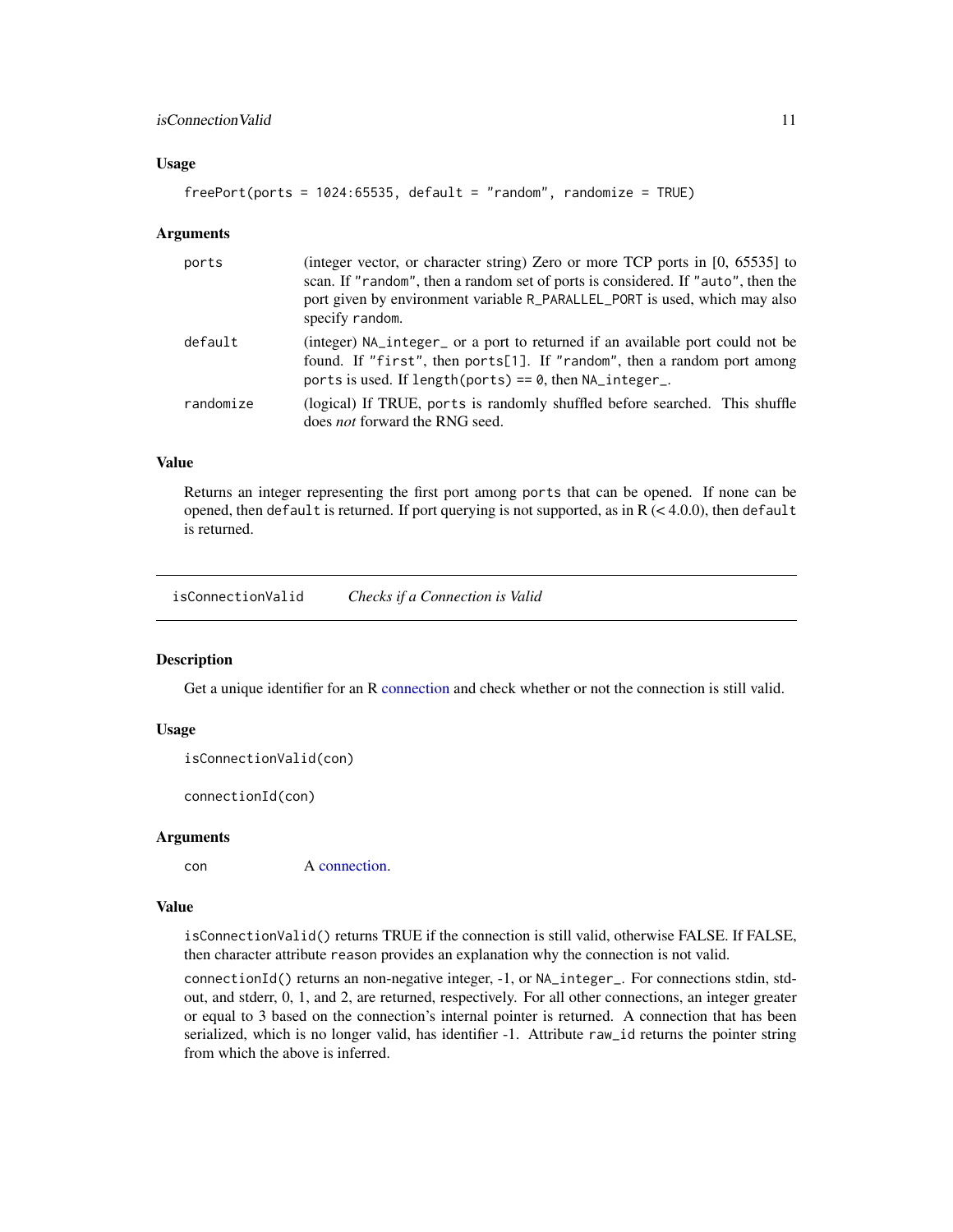#### <span id="page-11-0"></span>Connection Index versus Connection Identifier

R represents [connections](#page-0-0) as indices using plain integers, e.g.  $i$  dx  $\leq -a$ s. integer(con). The three connections standard input ("stdin"), standard output ("stdout"), and standard error ("stderr") always exists and have indices 0, 1, and 2. Any connection opened beyond these will get index three or greater, depending on availability as given by [base::showConnections\(\)](#page-0-0). To get the connection with a given index, use [base::getConnection\(\)](#page-0-0). Unfortunately, this index representation of connections is non-robust, e.g. there are cases where two or more 'connection' objects can end up with the same index and if used, the written output may end up at the wrong destination and files and database might get corrupted. This can for instance happen if [base::closeAllConnections\(\)](#page-0-0) is used  $(*)$ . In contrast, id <- connectionId(con) gives an identifier that is unique to that 'connection' object. This identifier is based on the internal pointer address of the object. The risk for two connections in the same R session to end up with the same pointer address is very small. Thus, in case we ended up in a situation where two connections con1 and con2 share the same index - as. integer(con1) == as. integer(con2) - they will never share the same identifier - connectionId(con1) != connectionId(con2). Here, isConnectionValid() can be used to check which one of these connections, if any, are valid.

(\*) Note that there is no good reason for calling closeAllConnections() If called, there is a great risk that the files get corrupted etc. See (1) for examples and details on this problem. If you think there is a need to use it, it is much safer to restart R because that is guaranteed to give you a working R session with non-clashing connections. It might also be that closeAllConnections() is used because [base::sys.save.image\(\)](#page-0-0) is called, which might happen if R is being forced to terminate.

#### Connections Cannot be Serialized Or Saved

A 'connection' cannot be serialized, e.g. it cannot be saved to file to be read and used in another R session. If attempted, the connection will not be valid. This is a problem that may occur in parallel processing when passing an R object to parallel worker for further processing, e.g. the exported object may hold an internal database connection which will no longer be valid on the worker. When a connection is serialized, its internal pointer address will be invalidated (set to nil). In such cases, connectionId(con) returns -1 and isConnectionValid(con) returns FALSE.

# References

- 1. 'BUG: A connection [object may become corrupt and re-referenced to another connection](https://github.com/HenrikBengtsson/Wishlist-for-R/issues/81) [\(PATCH\)',](https://github.com/HenrikBengtsson/Wishlist-for-R/issues/81) 2018-10-30.
- 2. R-devel thread [PATCH: Asserting that 'connection' used has not changed + R\\_GetConnection2\(\),](https://stat.ethz.ch/pipermail/r-devel/2018-October/077004.html) 2018-10-31.

# See Also

See base:: showConnections() for currently open connections and their indices. To get a connection by its index, use [base::getConnection\(\)](#page-0-0).

# Examples

|  |                      | ## R represents connections as plain indices |              |  |
|--|----------------------|----------------------------------------------|--------------|--|
|  | as.integer(stdin())  |                                              | ## int 0     |  |
|  | as.integer(stdout()) |                                              | $\#$ # int 1 |  |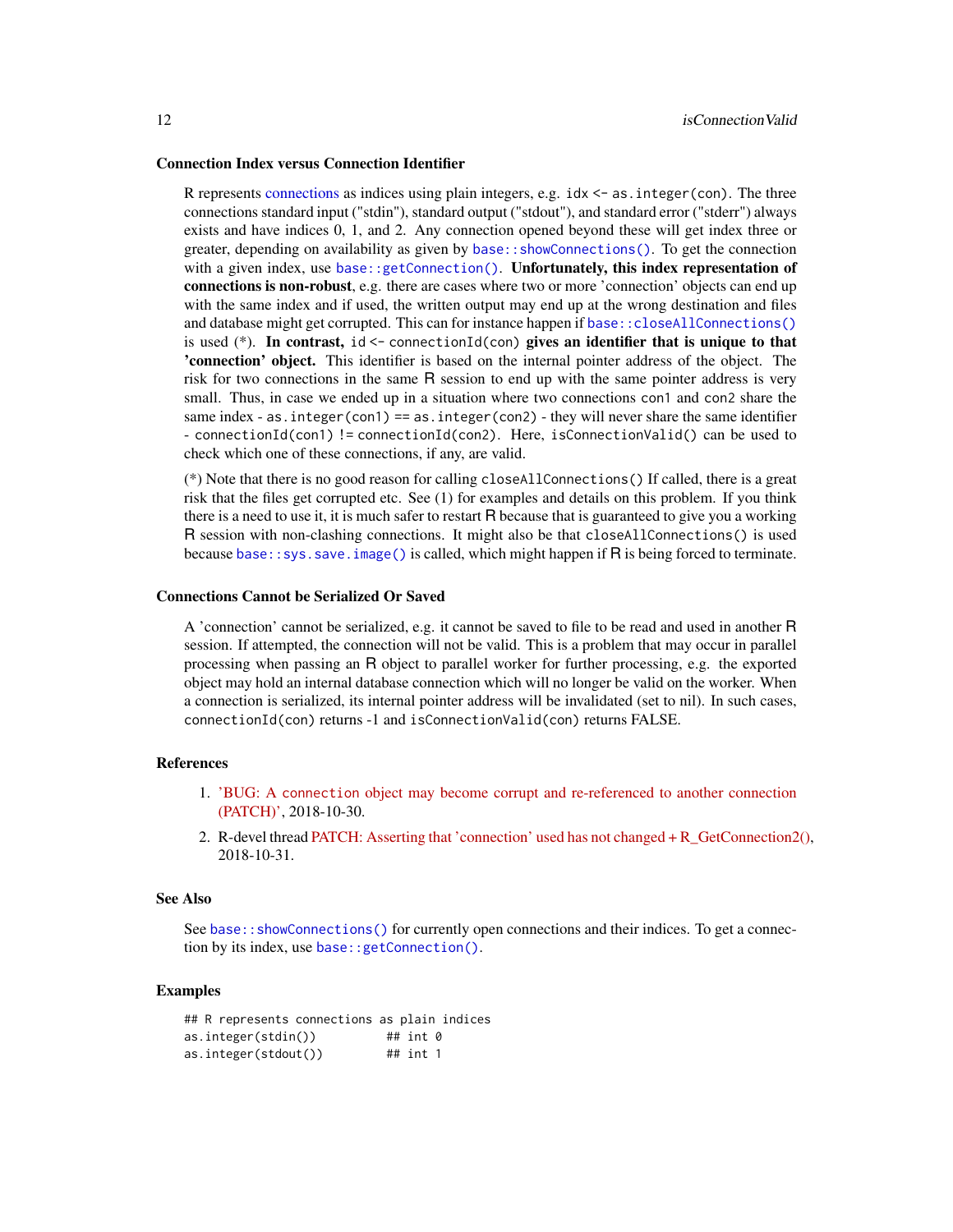# <span id="page-12-0"></span>isForkedChild 13

```
as.integer(stderr()) ## int 2
## The first three connections always exist and are always valid
isConnectionValid(stdin()) ## TRUE
connectionId(stdin()) ## 0L
isConnectionValid(stdout()) ## TRUE
connectionId(stdout()) ## 1L
isConnectionValid(stderr()) ## TRUE
connectionId(stderr()) ## 2L
## Connections cannot be serialized
con <- file(tempfile(), open = "w")
x \le - list(value = 42, stderr = stderr(), con = con)
y <- unserialize(serialize(x, connection = NULL))
isConnectionValid(y$stderr) ## TRUE
connectionId(y$stderr) ## 2L
isConnectionValid(y$con) ## FALSE with attribute 'reason'
connectionId(y$con) ## -1L
close(con)
```
isForkedChild *Checks whether or not we are running in a forked child process*

# Description

Checks whether or not we are running in a forked child process

#### Usage

```
isForkedChild()
```
## Details

Examples of setups and functions that rely on *forked* parallelization are parallel: : makeCluster(n, type = "FORK"), parallel::mclapply(), and future::plan("multicore").

# Value

(logical) Returns TRUE if the running in a forked child process, otherwise FALSE.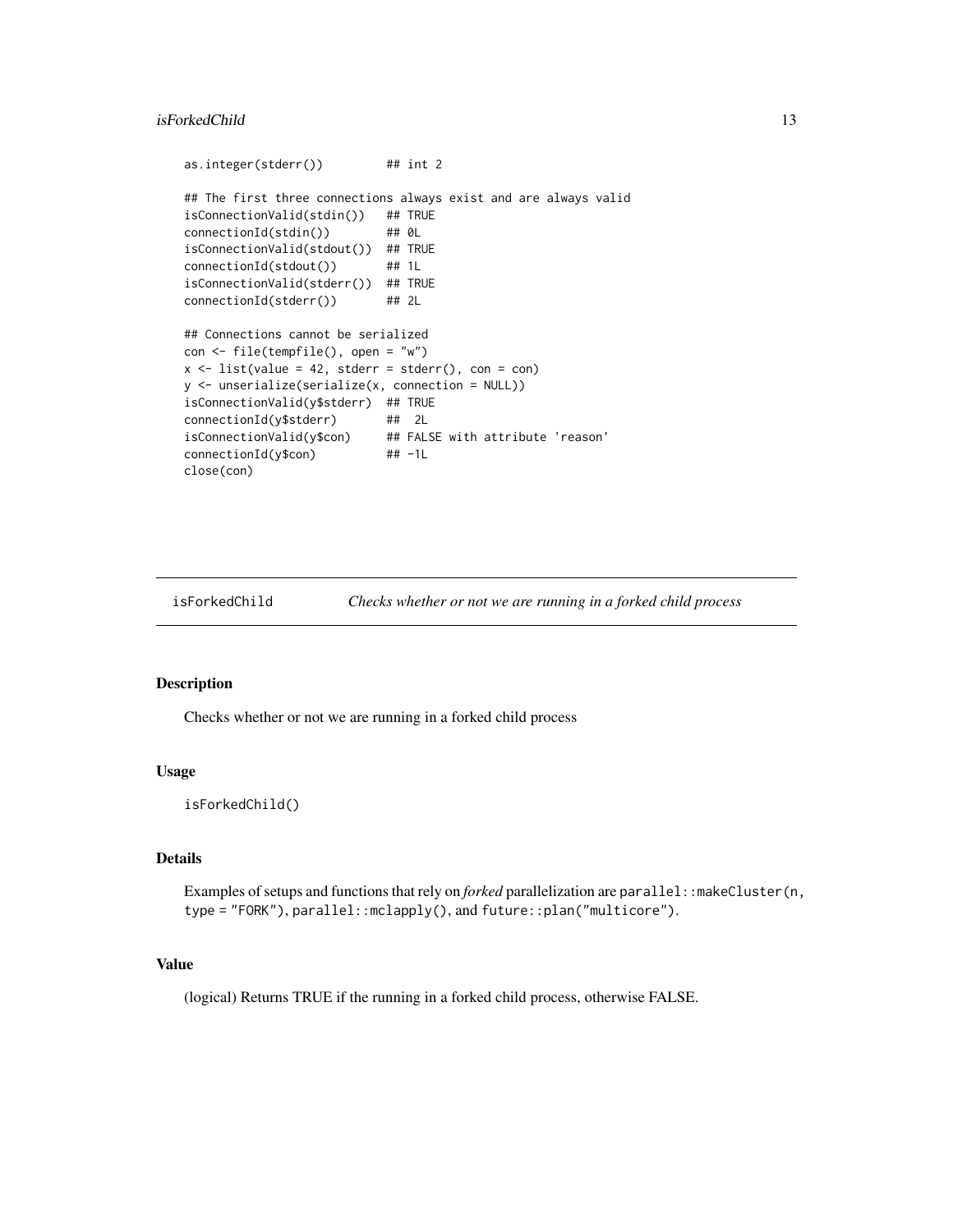<span id="page-13-0"></span>

# Description

Checks whether or not a Cluster Node Runs in a Forked Process

# Usage

```
isForkedNode(node, ...)
```
# Arguments

| node     | A cluster node of class SOCK node or SOCK 0 node. |
|----------|---------------------------------------------------|
| $\cdots$ | Not used.                                         |

# Value

(logical) Returns TRUE if the cluster node is running in a forked child process and FALSE if it does not. If it cannot be inferred, NA is returned.

isLocalhostNode *Checks whether or not a Cluster Node Runs on Localhost*

# Description

Checks whether or not a Cluster Node Runs on Localhost

# Usage

isLocalhostNode(node, ...)

# Arguments

| node     | A cluster node of class SOCK node or SOCK 0 node. |
|----------|---------------------------------------------------|
| $\cdots$ | Not used.                                         |

# Value

(logical) Returns TRUE if the cluster node is running on the current machine and FALSE if it runs on another machine. If it cannot be inferred, NA is returned.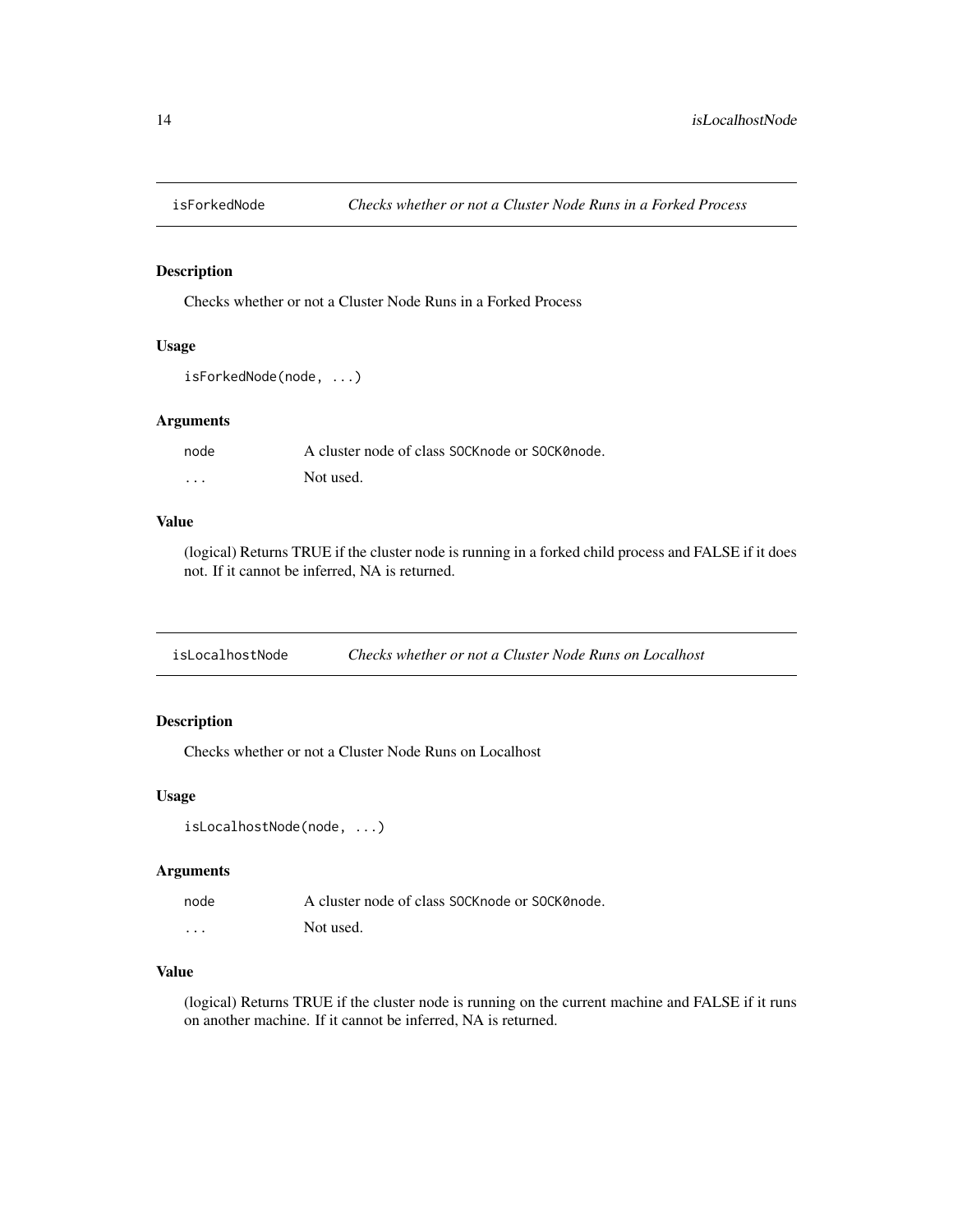<span id="page-14-0"></span>

# Description

Check whether or not the cluster nodes are alive

# Usage

```
isNodeAlive(x, ...)
```
# **Arguments**

| $\boldsymbol{\mathsf{x}}$ | A cluster or a cluster node ("worker"). |
|---------------------------|-----------------------------------------|
| $\cdots$                  | Not used.                               |

# Details

This function works by checking whether the cluster node process is running or not. This is done by querying the system for its process ID (PID), which is registered by [makeClusterPSOCK\(\)](#page-16-1) when the node starts. If the PID is not known, the NA is returned. On Unix and macOS, the PID is queried using [tools::pskill\(\)](#page-0-0) with fallback to system("ps"). On MS Windows, system2("tasklist") is used, which may take a long time if there are a lot of processes running. For details, see the *internal* [pid\\_exists\(\)](#page-0-0) function.

# Value

A logical vector of length length(x) with values FALSE, TRUE, and NA. If it can be established that the process for a cluster node is running, then TRUE is returned. If it does not run, then FALSE is returned. If neither can be inferred, for instance because the worker runs on a remote machine, then NA is returned.

#### Examples

```
cl <- makeClusterPSOCK(2)
```

```
## Check if cluster nodes #2 is alive
print(isNodeAlive(cl[[2]]))
```
## Check all nodes print(isNodeAlive(cl))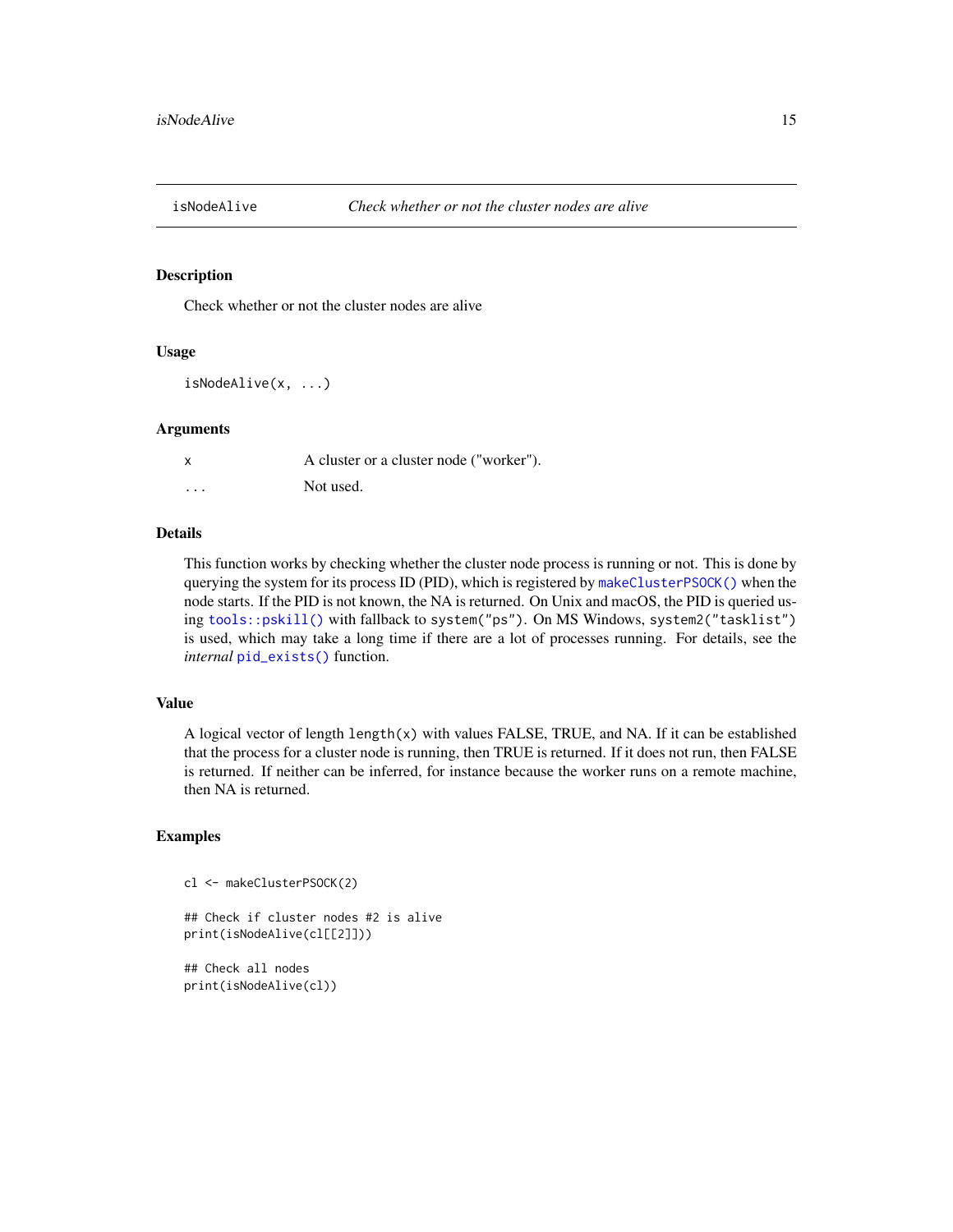<span id="page-15-0"></span>

# Description

The makeClusterMPI() function creates an MPI cluster of R workers for parallel processing. This function utilizes makeCluster(..., type = "MPI") of the **parallel** package and tweaks the cluster in an attempt to avoid [stopCluster\(\)](#page-0-0) from hanging (1). *WARNING: This function is very much in a beta version and should only be used if* parallel::makeCluster(..., type = "MPI") *fails.*

# Usage

```
makeClusterMPI(
  workers,
  ...,
  autoStop = FALSE,
  verbose = getOption2("parallelly.debug", FALSE)
)
```
# Arguments

| workers                 | The number workers (as a positive integer).                                                                                                                 |
|-------------------------|-------------------------------------------------------------------------------------------------------------------------------------------------------------|
| $\cdot$ $\cdot$ $\cdot$ | Optional arguments passed to makeCluster (workers, type = $mPI''$ , ).                                                                                      |
| autoStop                | If TRUE, the cluster will be automatically stopped using stopCluster() when<br>it is garbage collected, unless already stopped. See also autoStopCluster(). |
| verbose                 | If TRUE, informative messages are outputted.                                                                                                                |

# Details

*Creating MPI clusters requires that the* Rmpi *and* snow *packages are installed.*

# Value

An object of class c("RichMPIcluster", "MPIcluster", "cluster") consisting of a list of "MPInode" workers.

# References

1. R-sig-hpc thread [Rmpi: mpi.close.Rslaves\(\) 'hangs'](https://stat.ethz.ch/pipermail/r-sig-hpc/2017-September/002065.html) on 2017-09-28.

# See Also

[makeClusterPSOCK\(\)](#page-16-1) and [parallel::makeCluster\(\)](#page-0-0).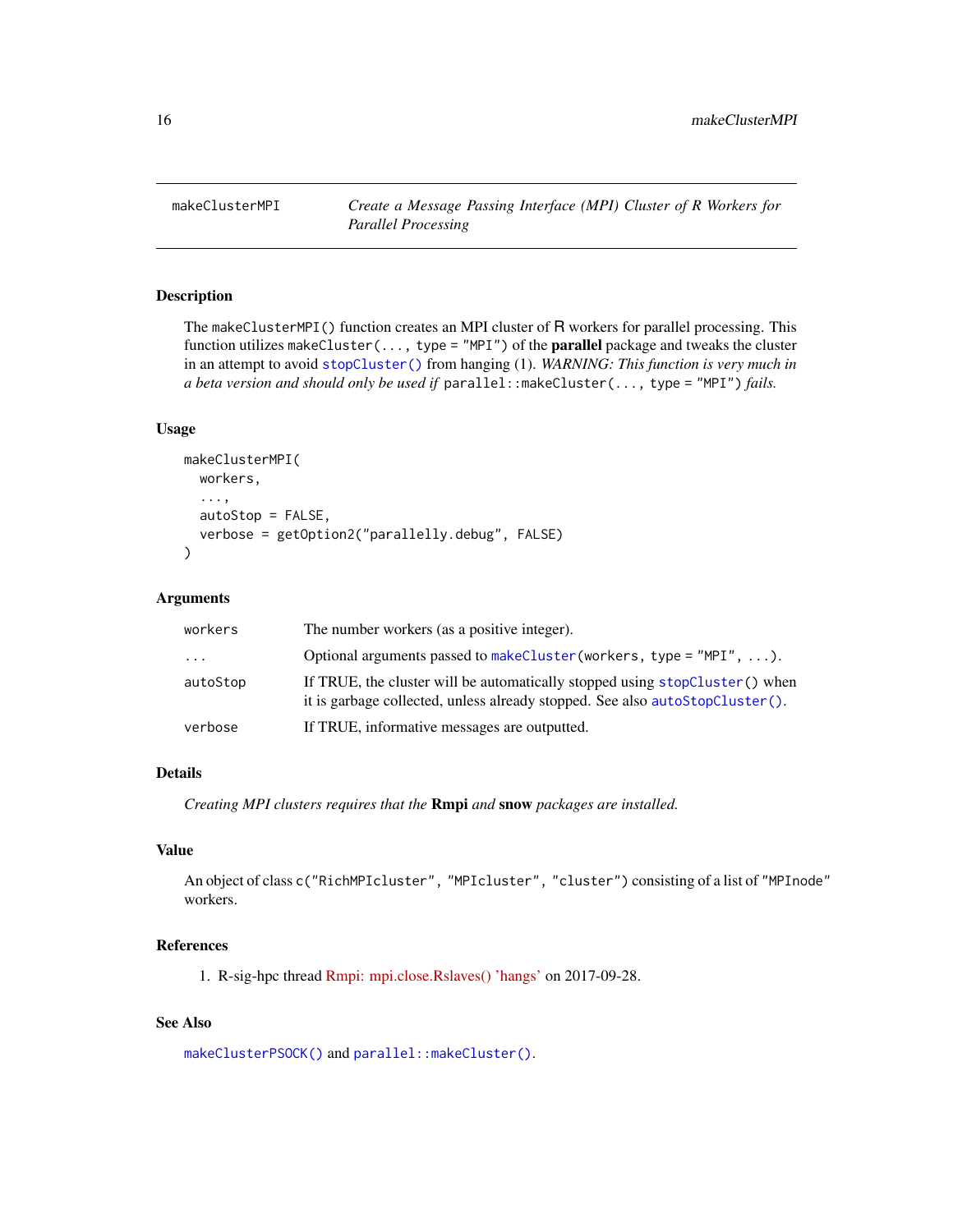# <span id="page-16-0"></span>makeClusterPSOCK 17

# Examples

```
## Not run:
if (requireNamespace("Rmpi") && requireNamespace("snow")) {
 cl <- makeClusterMPI(2, autoStop = TRUE)
 print(cl)
 y \leq - parLapply(cl, X = 1:3, fun = sqrt)
 print(y)
 rm(list = "cl")}
## End(Not run)
```
<span id="page-16-1"></span>

makeClusterPSOCK *Create a PSOCK Cluster of R Workers for Parallel Processing*

# <span id="page-16-2"></span>Description

The makeClusterPSOCK() function creates a cluster of R workers for parallel processing. These R workers may be background R sessions on the current machine, R sessions on external machines (local or remote), or a mix of such. For external workers, the default is to use SSH to connect to those external machines. This function works similarly to [makePSOCKcluster\(](#page-0-0)) of the parallel package, but provides additional and more flexibility options for controlling the setup of the system calls that launch the background R workers, and how to connect to external machines.

# Usage

```
makeClusterPSOCK(
  workers,
  makeNode = makeNodePSOCK,
  port = c("auto", "random"),
  ...,
  autoStop = FALSE,
  tries = getOption2("parallelly.makeNodePSOCK.tries", 3L),
  delay = getOption2("parallelly.makeNodePSOCK.tries.delay", 15),
  validate = getOption2("parallelly.makeNodePSOCK.validate", TRUE),
  verbose = getOption2("parallelly.debug", FALSE)
)
makeNodePSOCK(
  worker = getOption2("parallelly.localhost.hostname", "localhost"),
  master = NULL,
  port,
 connectTimeout = getOption2("parallelly.makeNodePSOCK.connectTimeout", 2 * 60),
  timeout = getOption2("parallelly.makeNodePSOCK.timeout", 30 \times 24 \times 60 \times 60),
  rscript = NULL,
  homogeneous = NULL,
```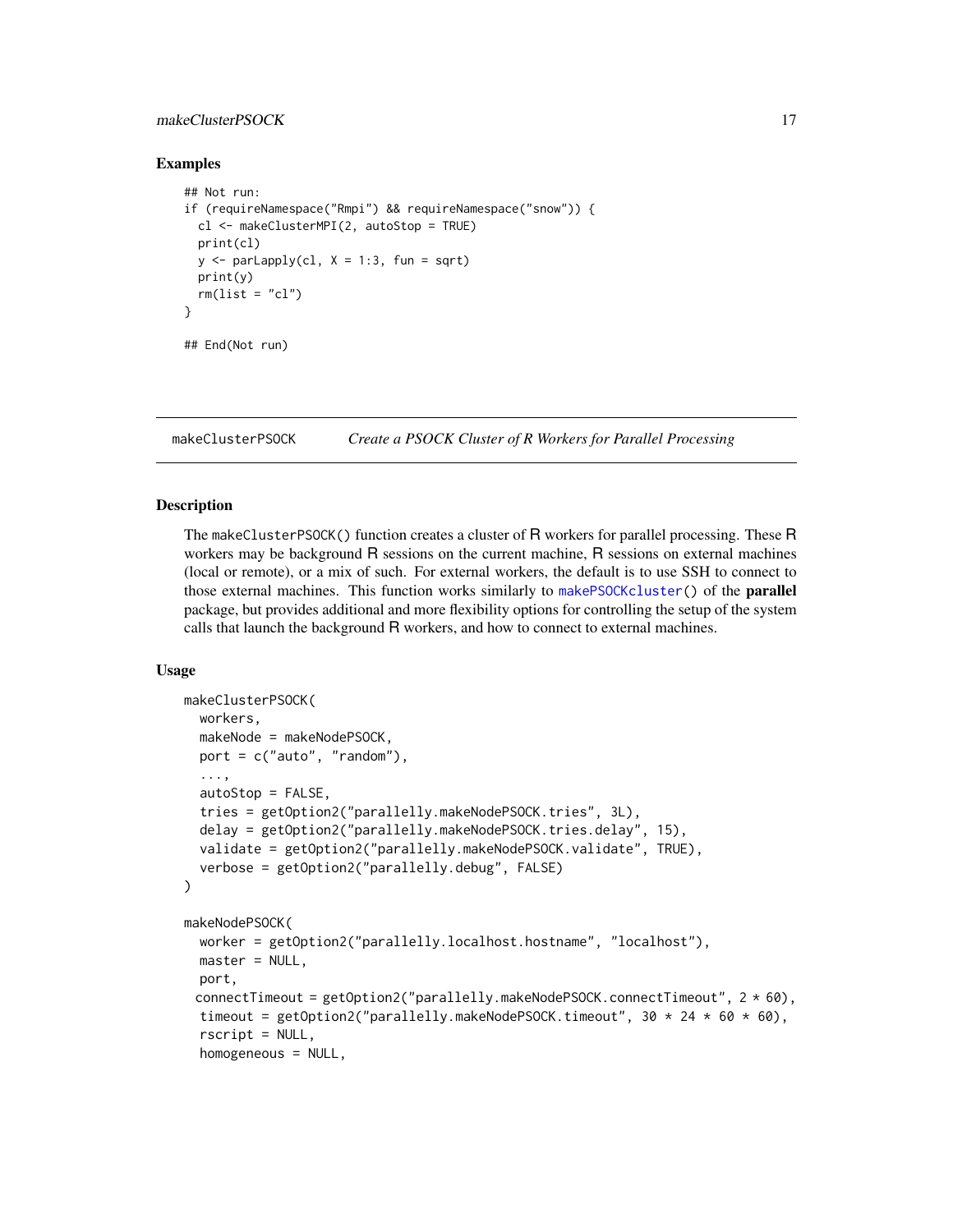```
rscript_args = NULL,
rscript_envs = NULL,
rscript_libs = NULL,
rscript_startup = NULL,
rscript_sh = c("auto", "cmd", "sh"),
default_packages = c("datasets", "utils", "grDevices", "graphics", "stats", if
  (methods) "methods"),
methods = TRUE,
socketOptions = getOption2("parallelly.makeNodePSOCK.socketOptions", "no-delay"),
useXDR = getOption2("parallelly.makeNodePSOCK.useXDR", FALSE),
outfile = "/dev/null",
renice = NA_integer_,
rshcmd = getOption2("parallelly.makeNodePSOCK.rshcmd", NULL),
user = NULL,
revtunnel = NA,rshlogfile = NULL,
rshopts = getOption2("parallelly.makeNodePSOCK.rshopts", NULL),
rank = 1L,
manual = FALSE,dryrun = FALSE,
quiet = FALSE,setup_strategy = getOption2("parallelly.makeNodePSOCK.setup_strategy", "parallel"),
action = c("launch", "options"),
verbose = FALSE
```
# Arguments

)

| workers      | The hostnames of workers (as a character vector) or the number of local host<br>workers (as a positive integer).                                                                                                                                                                                                                                                                                                                                                                                                                                                                                                                                                                                                                                                                                                               |
|--------------|--------------------------------------------------------------------------------------------------------------------------------------------------------------------------------------------------------------------------------------------------------------------------------------------------------------------------------------------------------------------------------------------------------------------------------------------------------------------------------------------------------------------------------------------------------------------------------------------------------------------------------------------------------------------------------------------------------------------------------------------------------------------------------------------------------------------------------|
| makeNode     | A function that creates a "SOCKnode" or "SOCK0node" object, which represents<br>a connection to a worker.                                                                                                                                                                                                                                                                                                                                                                                                                                                                                                                                                                                                                                                                                                                      |
| port         | The port number of the master used for communicating with all the workers<br>(via socket connections). If an integer vector of ports, then a random one<br>among those is chosen. If "random", then a random port in is chosen from<br>11000:11999, or from the range specified by environment variable R_PARALLELLY_RANDOM_PORTS.<br>If "auto" (default), then the default (single) port is taken from environment<br>variable R_PARALLEL_PORT, otherwise "random" is used. Note, do not use this<br>argument to specify the port number used by rshomd, which typically is an SSH<br>client. Instead, if the SSH daemon runs on a different port than the default 22,<br>specify the SSH port by appending it to the hostname, e.g. "remote.server.org: 2200"<br>or via SSH options '-p', e.g. $r$ shopts = c("-p", "2200"). |
| $\cdot$      | Optional arguments passed to makeNode(workers[i], , rank = i) where i<br>$=$ seq_along(workers).                                                                                                                                                                                                                                                                                                                                                                                                                                                                                                                                                                                                                                                                                                                               |
| autoStop     | If TRUE, the cluster will be automatically stopped using stopCluster() when<br>it is garbage collected, unless already stopped. See also autoStopCluster().                                                                                                                                                                                                                                                                                                                                                                                                                                                                                                                                                                                                                                                                    |
| tries, delay | Maximum number of attempts done to launch each node with makeNode() and<br>the delay (in seconds) in-between attempts. If argument port specifies more                                                                                                                                                                                                                                                                                                                                                                                                                                                                                                                                                                                                                                                                         |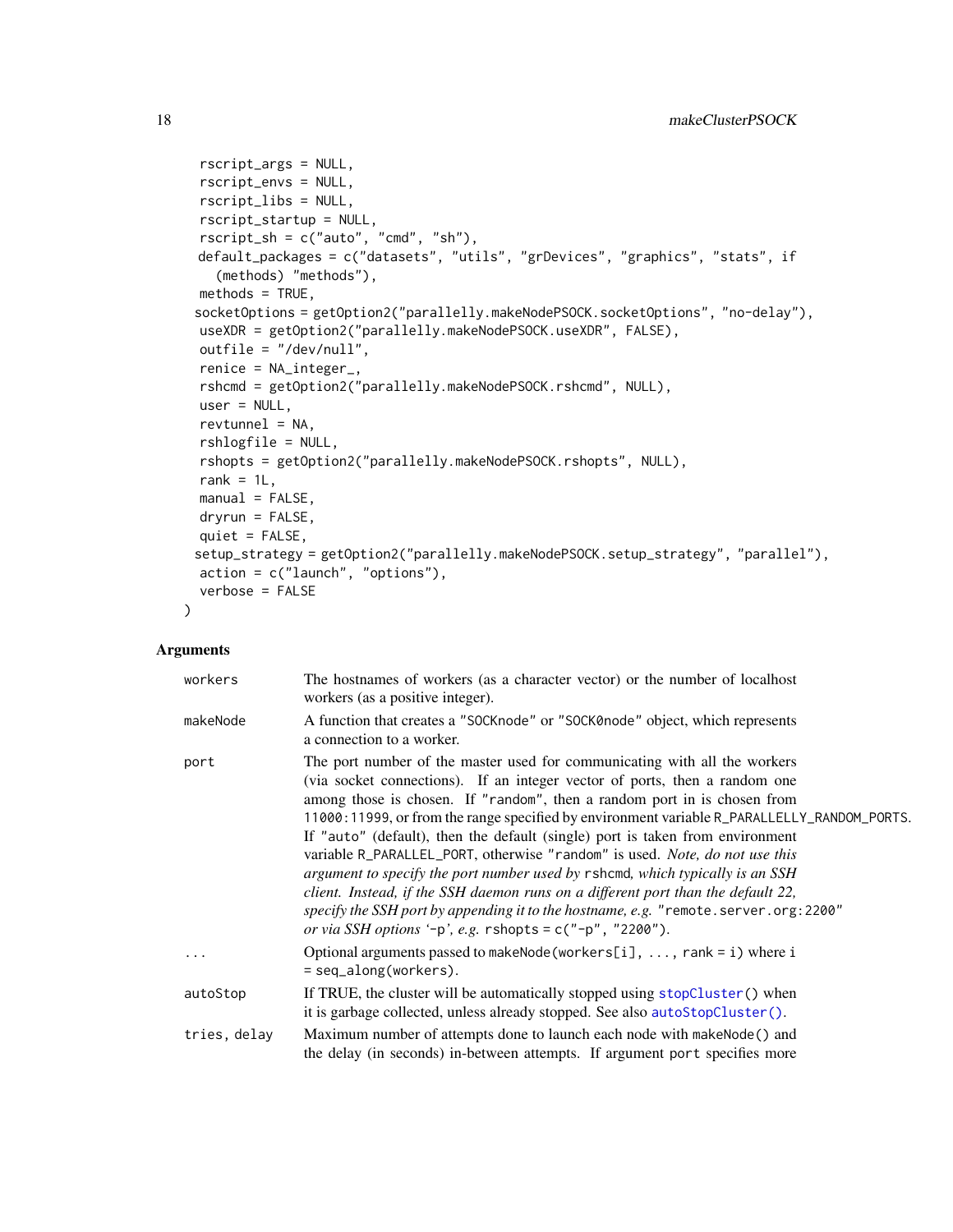than one port, e.g. port = "random" then a random port will be drawn and validated at most tries times. Arguments tries and delay are used only when  $setup_{\text{strategy}} == "sequential.$ 

- validate If TRUE (default), after the nodes have been created, they are all validated that they work by inquiring about their session information, which is saved in attribute session\_info of each node.
- verbose If TRUE, informative messages are outputted.
- worker The hostname or IP number of the machine where the worker should run.
- master The hostname or IP number of the master / calling machine, as known to the workers. If NULL (default), then the default is Sys.info()[["nodename"]] unless worker is *localhost* or revtunnel = TRUE in case it is "localhost".
- connectTimeout The maximum time (in seconds) allowed for each socket connection between the master and a worker to be established (defaults to 2 minutes). *See note below on current lack of support on Linux and macOS systems.*
- timeout The maximum time (in seconds) allowed to pass without the master and a worker communicate with each other (defaults to 30 days).
- rscript, homogeneous

The system command for launching Rscript on the worker and whether it is installed in the same path as the calling machine or not. For more details, see below.

- rscript\_args Additional arguments to Rscript (as a character vector). This argument can be used to customize the R environment of the workers before they launches. For instance, use rscript\_args = c("-e", shQuote('setwd("/path/to")')) to set the working directory to '/path/to' on *all* workers.
- rscript\_envs A named character vector environment variables to set or unset on worker at startup, e.g. rscript\_envs = c(FOO = "3.14", "HOME", "UNKNOWN", UNSETME = NA\_character\_). If an element is not named, then the value of that variable will be used as the name and the value will be the value of Sys.getenv() for that variable. Non-existing environment variables will be dropped. These variables are set using Sys.setenv(). An named element with value NA\_character\_ will cause that variable to be unset, which is done via Sys.unsetenv().
- rscript\_libs A character vector of R library paths that will be used for the library search path of the R workers. An asterisk  $("*")$  will be resolved to the default . libPaths() *on the worker*. That is, to prepend a folder, instead of replacing the existing ones, use  $rscript\_libs = c("new_folder", "*").$  To pass down a nondefault library path currently set *on the main* R *session* to the workers, use rscript\_libs = .libPaths().

```
rscript_startup
```
An R expression or a character vector of R code, or a list with a mix of these, that will be evaluated on the R worker prior to launching the worker's event loop. For instance, use rscript\_startup = 'setwd("/path/to")' to set the working directory to '/path/to' on *all* workers.

rscript\_sh The type of shell used where rscript is launched, which should be "sh" is launched via a POSIX shell and "cmd" if launched via an MS Windows shell. This controls how shell command-line options are quoted, via  $shQuote(\ldots,$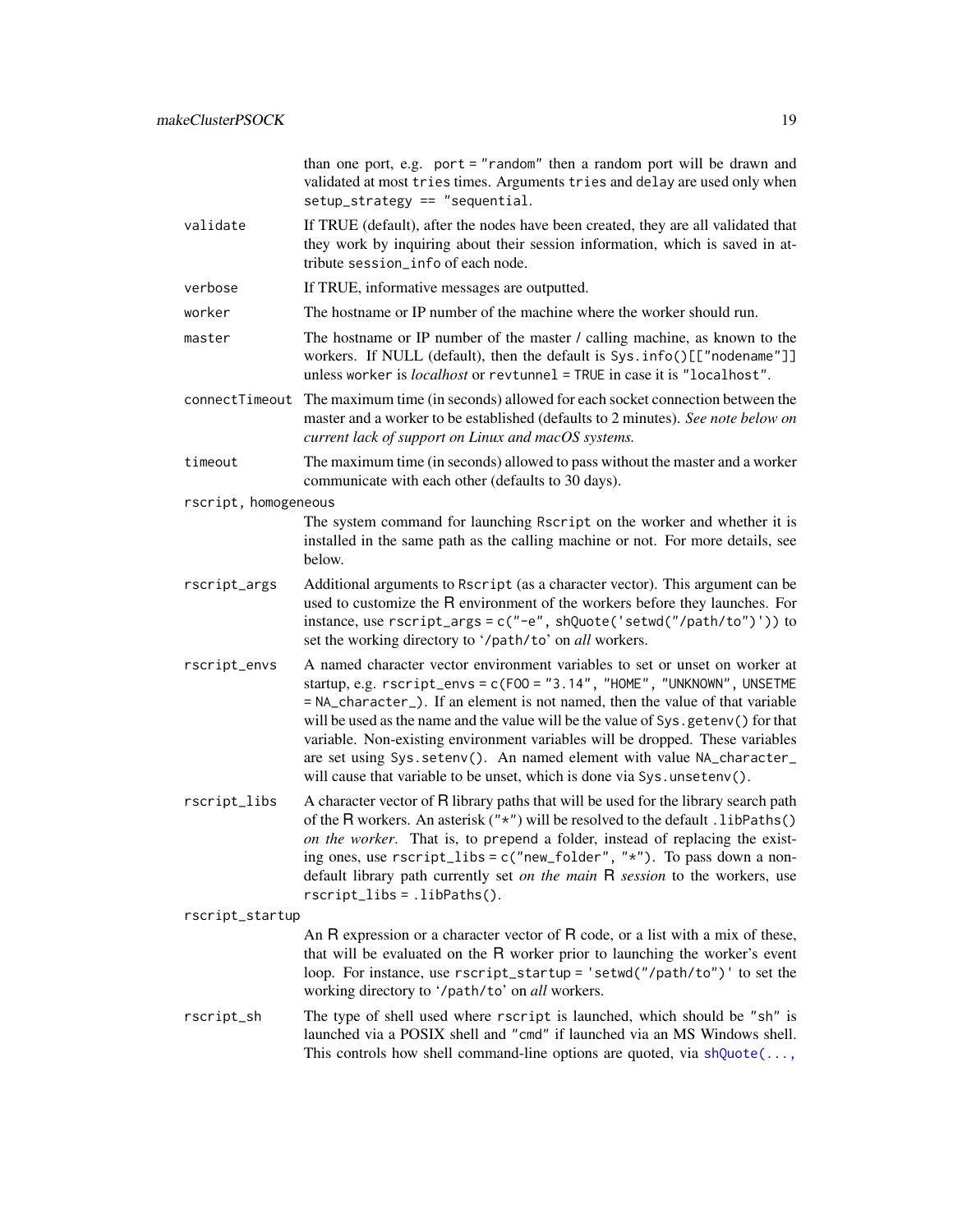<span id="page-19-0"></span>

|                  | type = rscript_sh). If "auto" (default), and the cluster node is launched<br>locally, then it is set to "sh" or "cmd" according to the current platform. If<br>launched remotely, then it is set to "sh" based on the assumption remote ma-<br>chines typically launch commands via SSH in a POSIX shell.                                                                                                                                                                     |
|------------------|-------------------------------------------------------------------------------------------------------------------------------------------------------------------------------------------------------------------------------------------------------------------------------------------------------------------------------------------------------------------------------------------------------------------------------------------------------------------------------|
| default_packages |                                                                                                                                                                                                                                                                                                                                                                                                                                                                               |
|                  | A character vector or NULL that controls which R packages are attached on each<br>cluster node during startup. An asterisk ("*") resolves to getOption ("defaultPackages")<br>on the current machine. If NULL, then the default set of packages R are at-<br>tached.                                                                                                                                                                                                          |
| methods          | If TRUE (default), then the <b>methods</b> package is also loaded. This is argument<br>exists for legacy reasons due to how Rscript worked in $R$ (< 3.5.0).                                                                                                                                                                                                                                                                                                                  |
| socketOptions    | A character string that sets R option socket Options on the worker.                                                                                                                                                                                                                                                                                                                                                                                                           |
| useXDR           | If FALSE (default), the communication between master and workers, which is<br>binary, will use small-endian (faster), otherwise big-endian ("XDR"; slower).                                                                                                                                                                                                                                                                                                                   |
| outfile          | Where to direct the stdout and stderr connection output from the workers. If<br>NULL, then no redirection of output is done, which means that the output is<br>relayed in the terminal on the local computer. On Windows, the output is only<br>relayed when running R from a terminal but not from a GUI.                                                                                                                                                                    |
| renice           | A numerical 'niceness' (priority) to set for the worker processes.                                                                                                                                                                                                                                                                                                                                                                                                            |
| rshcmd, rshopts  |                                                                                                                                                                                                                                                                                                                                                                                                                                                                               |
|                  | The command (character vector) to be run on the master to launch a process on<br>another host and any additional arguments (character vector). These arguments<br>are only applied if machine is not localhost. For more details, see below.                                                                                                                                                                                                                                  |
| user             | (optional) The user name to be used when communicating with another host.                                                                                                                                                                                                                                                                                                                                                                                                     |
| revtunnel        | If TRUE, a reverse SSH tunnel is set up for each worker such that the worker<br>$R$ process sets up a socket connection to its local port (port - rank + 1) which<br>then reaches the master on port port. If FALSE, then the worker will try to con-<br>nect directly to port port on master. If NA, then TRUE or FALSE is inferred<br>from inspection of rshcmd[1]. For more details, see below.                                                                            |
| rshlogfile       | (optional) If a filename, the output produced by the rshcmd call is logged to<br>this file, of if TRUE, then it is logged to a temporary file. The log file name<br>is available as an attribute as part of the return node object. Warning: This<br>only works with SSH clients that support command-line option '-E out.log''.<br>For example, PuTTY's plink does not support this option, and any attempts to<br>specify rshlogfile will cause the SSH connection to fail. |
| rank             | A unique one-based index for each worker (automatically set).                                                                                                                                                                                                                                                                                                                                                                                                                 |
| manual           | If TRUE the workers will need to be run manually. The command to run will be<br>displayed.                                                                                                                                                                                                                                                                                                                                                                                    |
| dryrun           | If TRUE, nothing is set up, but a message suggesting how to launch the worker<br>from the terminal is outputted. This is useful for troubleshooting.                                                                                                                                                                                                                                                                                                                          |
| quiet            | If TRUE, then no output will be produced other than that from using verbose =<br>TRUE.                                                                                                                                                                                                                                                                                                                                                                                        |
| setup_strategy   | If "parallel" (default), the workers are set up concurrently, one after the other.<br>If "sequential", they are set up sequentially.                                                                                                                                                                                                                                                                                                                                          |
| action           | This is an internal argument.                                                                                                                                                                                                                                                                                                                                                                                                                                                 |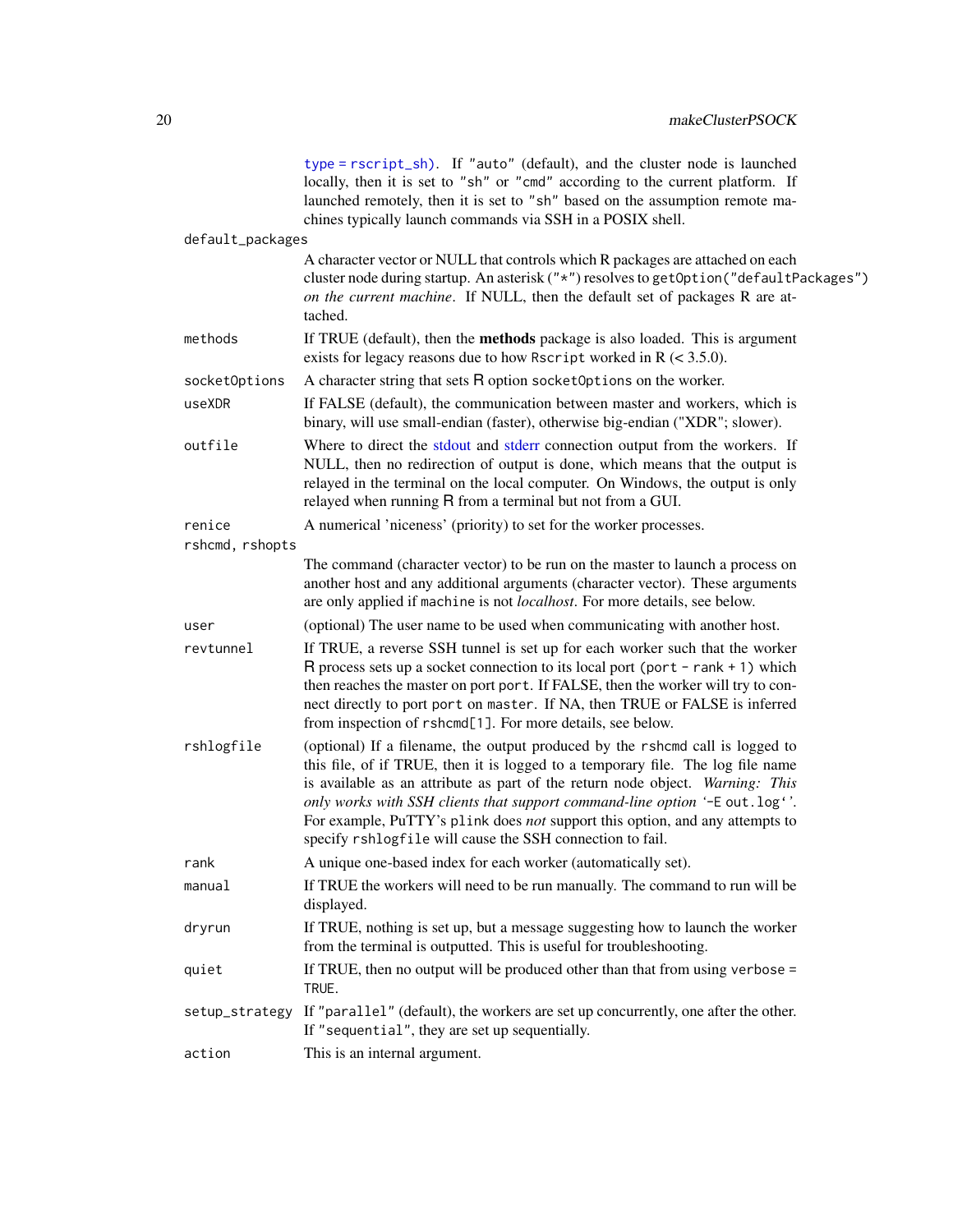# <span id="page-20-0"></span>makeClusterPSOCK 21

#### Value

An object of class c("RichSOCKcluster", "SOCKcluster", "cluster") consisting of a list of "SOCKnode" or "SOCK0node" workers (that also inherit from RichSOCKnode).

makeNodePSOCK() returns a "SOCKnode" or "SOCK0node" object representing an established connection to a worker.

# Definition of *localhost*

A hostname is considered to be *localhost* if it equals:

- "localhost",
- "127.0.0.1", or
- Sys.info()[["nodename"]].

It is also considered *localhost* if it appears on the same line as the value of Sys.info()[["nodename"]] in file '/etc/hosts'.

#### Default SSH client and options (arguments rshcmd and rshopts)

Arguments rshcmd and rshopts are only used when connecting to an external host.

The default method for connecting to an external host is via SSH and the system executable for this is given by argument rshcmd. The default is given by option [parallelly.makeNodePSOCK.rshcmd](#page-27-1). If that is not set, then the default is to use ssh on Unix-like systems, including macOS as well as Windows 10. On older MS Windows versions, which does not have a built-in ssh client, the de-fault is to use (i) plink from the [PuTTY](https://www.putty.org/) project, and then (ii) the ssh client that is distributed with RStudio.

PuTTY puts itself on Windows' system PATH when installed, meaning this function will find PuTTY automatically if installed. If not, to manually set specify PuTTY as the SSH client, specify the absolute pathname of 'plink.exe' in the first element and option -ssh in the second as in rshcmd = c("C:/Path/PuTTY/plink.exe", "-ssh"). This is because all elements of rshcmd are individually "shell" quoted and element rshcmd[1] must be on the system PATH.

Furthermore, when running R from RStudio on Windows, the ssh client that is distributed with RStudio will also be considered. This client, which is from [MinGW](https://osdn.net/projects/mingw/) MSYS, is searched for in the folder given by the RSTUDIO\_MSYS\_SSH environment variable - a variable that is (only) set when running RStudio. To use this SSH client outside of RStudio, set RSTUDIO\_MSYS\_SSH accordingly.

You can override the default set of SSH clients that are searched for by specifying them in argument rshcmd or via option [parallelly.makeNodePSOCK.rshcmd](#page-27-1) using the format <...>, e.g. rshcmd = c("<rstudio-ssh>", "<putty-plink>", "<ssh>"). See below for examples.

If no SSH-client is found, an informative error message is produced.

Additional SSH command-line options may be specified via argument rshopts, which defaults to option parallelly.makeNodePSOCK.rshopts. For instance, a private SSH key can be provided as rshopts = c("-i", "~/.ssh/my\_private\_key"). PuTTY users should specify a PuTTY PPK file, e.g. rshopts = c("-i", "C:/Users/joe/.ssh/my\_keys.ppk"). Contrary to rshcmd, elements of rshopts are not quoted.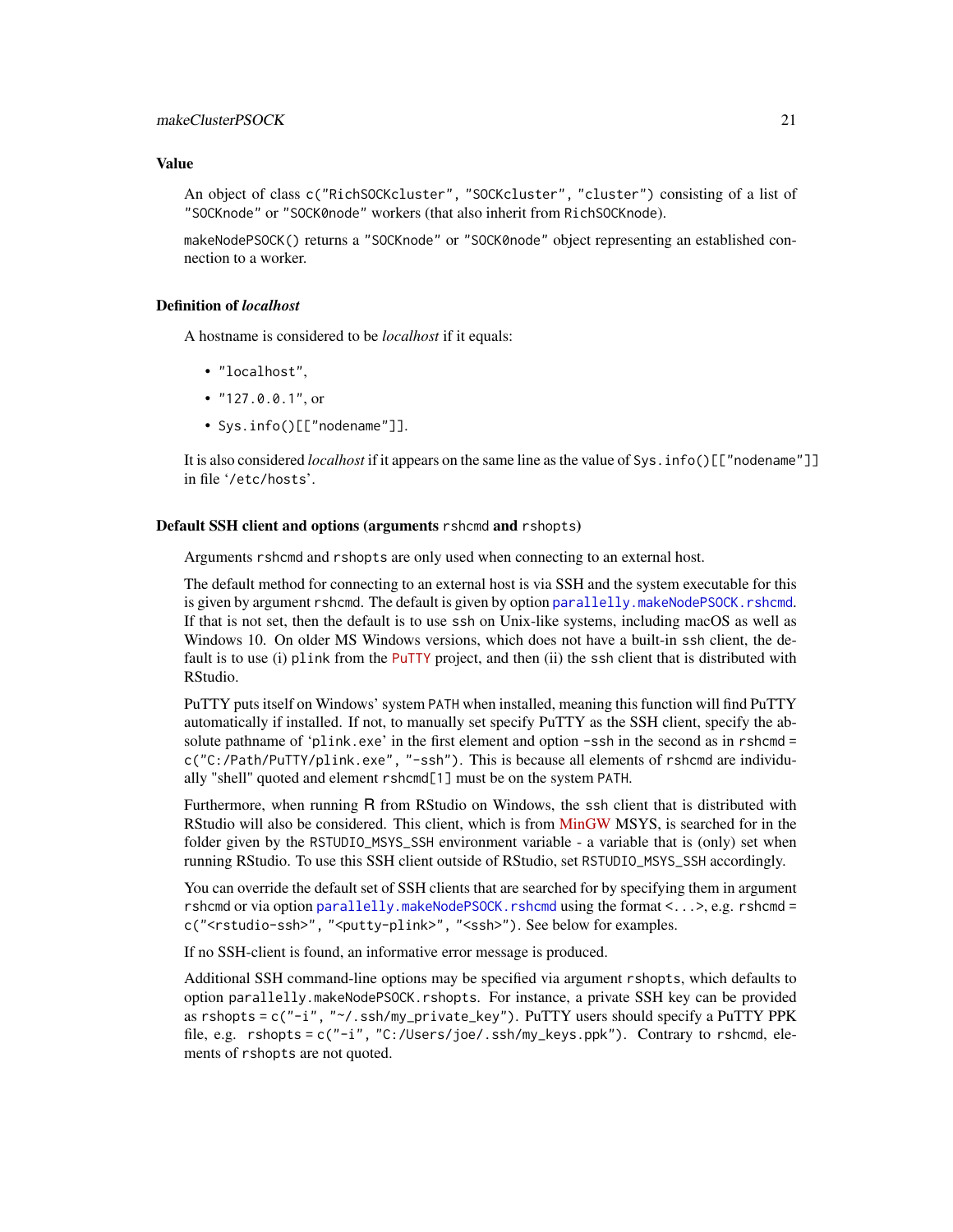#### <span id="page-21-0"></span>Accessing external machines that prompts for a password

*IMPORTANT: With one exception, it is not possible to for these functions to log in and launch* R *workers on external machines that requires a password to be entered manually for authentication.* The only known exception is the PuTTY client on Windows for which one can pass the password via command-line option '-pw', e.g. rshopts = c("-pw", "MySecretPassword").

Note, depending on whether you run R in a terminal or via a GUI, you might not even see the password prompt. It is also likely that you cannot enter a password, because the connection is set up via a background system call.

The poor man's workaround for setup that requires a password is to manually log into the each of the external machines and launch the  $\overline{R}$  workers by hand. For this approach, use manual = TRUE and follow the instructions which include cut'n'pasteable commands on how to launch the worker from the external machine.

However, a much more convenient and less tedious method is to set up key-based SSH authentication between your local machine and the external machine(s), as explain below.

#### Accessing external machines via key-based SSH authentication

The best approach to automatically launch R workers on external machines over SSH is to set up key-based SSH authentication. This will allow you to log into the external machine without have to enter a password.

Key-based SSH authentication is taken care of by the SSH client and not R. To configure this, see the manuals of your SSH client or search the web for "ssh key authentication".

# Reverse SSH tunneling

If SSH is used, which is inferred from rshcmd[1], then the default is to use reverse SSH tunneling (revtunnel = TRUE), otherwise not (revtunnel = FALSE). Using reverse SSH tunneling, avoids complications from otherwise having to configure port forwarding in firewalls, which often requires static IP address as well as privileges to edit the firewall on your outgoing router, something most users don't have. It also has the advantage of not having to know the internal and / or the public IP address / hostname of the master. Yet another advantage is that there will be no need for a DNS lookup by the worker machines to the master, which may not be configured or is disabled on some systems, e.g. compute clusters.

# Argument rscript

If homogeneous is FALSE, the rscript defaults to "Rscript", i.e. it is assumed that the Rscript executable is available on the PATH of the worker. If homogeneous is TRUE, the rscript defaults to file.path(R.home("bin"), "Rscript"), i.e. it is basically assumed that the worker and the caller share the same file system and R installation.

When specified, argument rscript should be a character vector with one or more elements. Any asterisk ("\*") will be resolved to the above default homogeneous-dependent Rscript path. All elements are automatically shell quoted using [base::shQuote\(\)](#page-0-0), except those that are of format <ENVVAR>=<VALUE>, that is, the ones matching the regular expression ''^[[:alpha:]\_][[:alnum:]\_]\*=.\*". Another exception is when rscript inherits from 'AsIs'.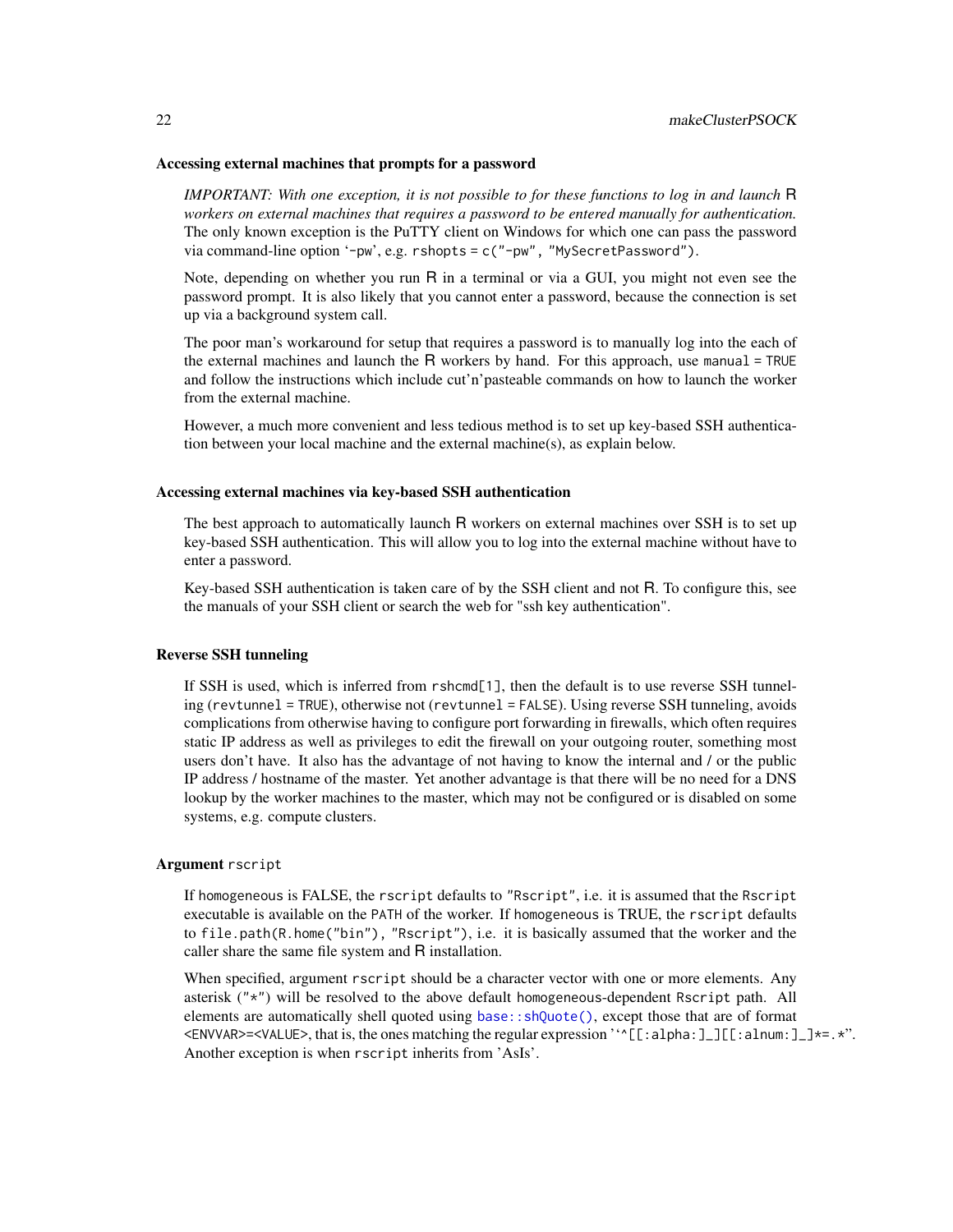# makeClusterPSOCK 23

#### Default value of argument homogeneous

The default value of homogeneous is TRUE if and only if either of the following is fulfilled:

- worker is *localhost*
- revtunnel is FALSE and master is *localhost*
- worker is neither an IP number nor a fully qualified domain name (FQDN). A hostname is considered to be a FQDN if it contains one or more periods

In all other cases, homogeneous defaults to FALSE.

#### Connection time out

Argument connectTimeout does *not* work properly on Unix and macOS due to limitation in R itself. For more details on this, please see R-devel thread 'BUG?: On Linux setTimeLimit() fails to propagate timeout error when it occurs (works on Windows)' on 2016-10-26 ([https:](https://stat.ethz.ch/pipermail/r-devel/2016-October/073309.html) [//stat.ethz.ch/pipermail/r-devel/2016-October/073309.html](https://stat.ethz.ch/pipermail/r-devel/2016-October/073309.html)). When used, the timeout will eventually trigger an error, but it won't happen until the socket connection timeout timeout itself happens.

# Communication time out

If there is no communication between the master and a worker within the timeout limit, then the corresponding socket connection will be closed automatically. This will eventually result in an error in code trying to access the connection.

#### Failing to set up local workers

When setting up a cluster of localhost workers, that is, workers running on the same machine as the master R process, occasionally a connection to a worker ("cluster node") may fail to be set up. When this occurs, an informative error message with troubleshooting suggestions will be produced. The most common reason for such localhost failures is due to port clashes. Retrying will often resolve the problem.

#### Failing to set up remote workers

A cluster of remote workers runs R processes on external machines. These external R processes are launched over, typically, SSH to the remote machine. For this to work, each of the remote machines needs to have R installed, which preferably is of the same version as what is on the main machine. For this to work, it is required that one can SSH to the remote machines. Ideally, the SSH connections use authentication based on public-private SSH keys such that the set up of the remote workers can be fully automated (see above). If makeClusterPSOCK() fails to set up one or more remote R workers, then an informative error message is produced. There are a few reasons for failing to set up remote workers. If this happens, start by asserting that you can SSH to the remote machine and launch 'Rscript' by calling something like:

{local}\$ ssh -l alice remote.server.org {remote}\$ Rscript --version R scripting front-end version 3.6.1 (2019-07-05) {remote}\$ logout {local}\$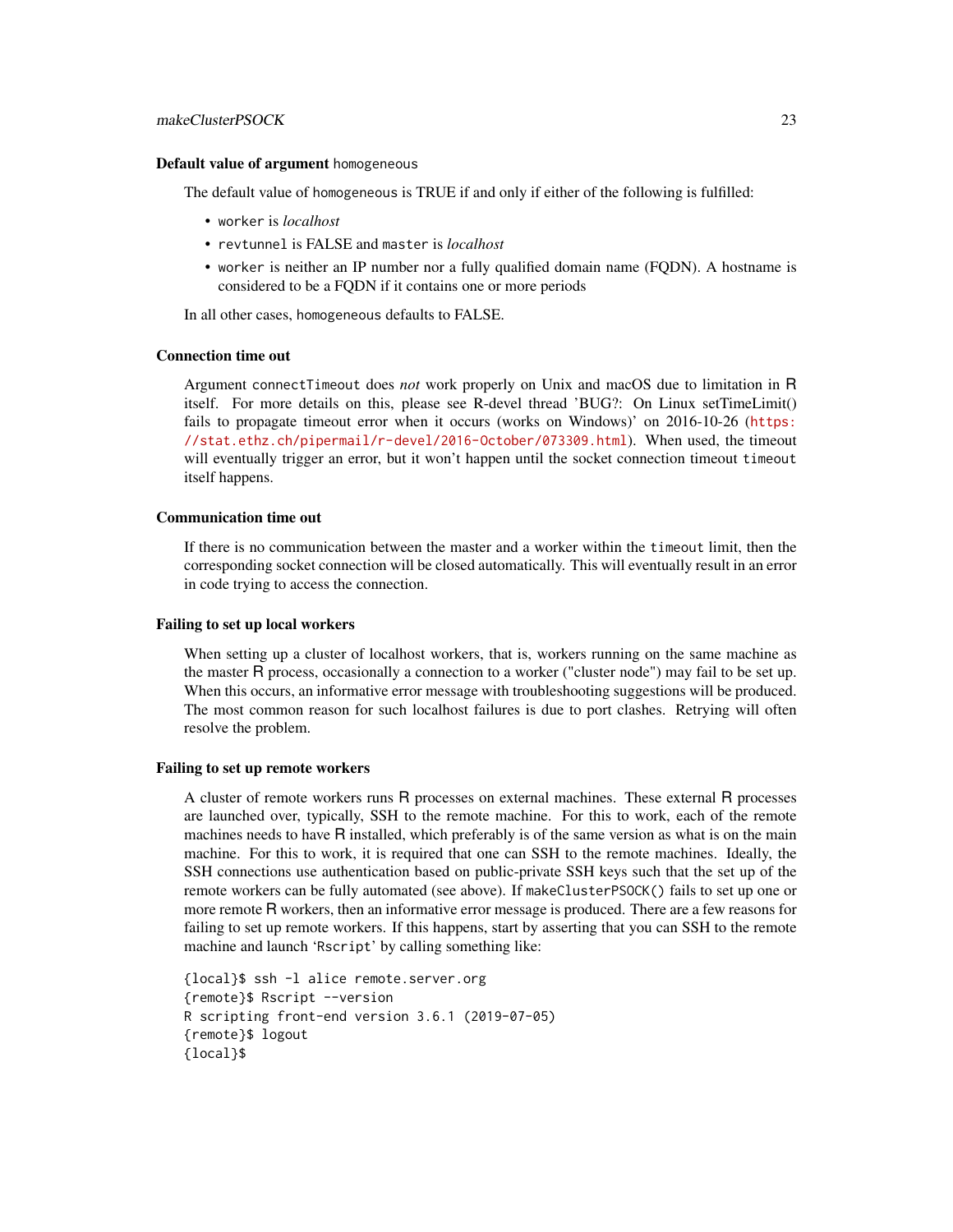When you have confirmed the above to work, then confirm that you can achieve the same in a single command-line call;

```
{local}$ ssh -l alice remote.server.org Rscript --version
R scripting front-end version 3.6.1 (2019-07-05)
{local}$
```
The latter will assert that you have proper startup configuration also for *non-interactive* shell sessions on the remote machine.

Another reason for failing to setup remote workers could be that they are running an R version that is not compatible with the version that your main R session is running. For instance, if we run R ( $>=$ 3.6.0) locally and the workers run  $R \le 3.5.0$ , we will get: Error in unserialize(node\$con) : error reading from con This is because R ( $>= 3.6.0$ ) uses serialization format version 3 by default whereas R ( $< 3.5.0$ ) only supports version 2. We can see the version of the R workers by adding  $r$ script\_args = c("-e", shQuote("getRversion()")) when calling makeClusterPSOCK().

# Examples

```
## NOTE: Drop 'dryrun = TRUE' below in order to actually connect. Add
## 'verbose = TRUE' if you run into problems and need to troubleshoot.
## EXAMPLE: Two workers on the local machine
workers <- c("localhost", "localhost")
cl <- makeClusterPSOCK(workers, dryrun = TRUE, quiet = TRUE)
## EXAMPLE: Three remote workers
## Setup of three R workers on two remote machines are set up
workers <- c("n1.remote.org", "n2.remote.org", "n1.remote.org")
cl <- makeClusterPSOCK(workers, dryrun = TRUE, quiet = TRUE)
## EXAMPLE: Local and remote workers
## Same setup when the two machines are on the local network and
## have identical software setups
cl <- makeClusterPSOCK(
  workers,
  revtunnel = FALSE, homogeneous = TRUE,
  dryrun = TRUE, quiet = TRUE)
## EXAMPLE: Three remote workers 'n1', 'n2', and 'n3' that can only be
## accessed via jumphost 'login.remote.org'
workers <- c("n1", "n2", "n1")
cl <- makeClusterPSOCK(
  workers,
  rshopts = c("-J", "login.remote.org"),
  homogeneous = FALSE,
  dryrun = TRUE, quiet = TRUE)
## EXAMPLE: Remote workers with specific setup
## Setup of remote worker with more detailed control on
```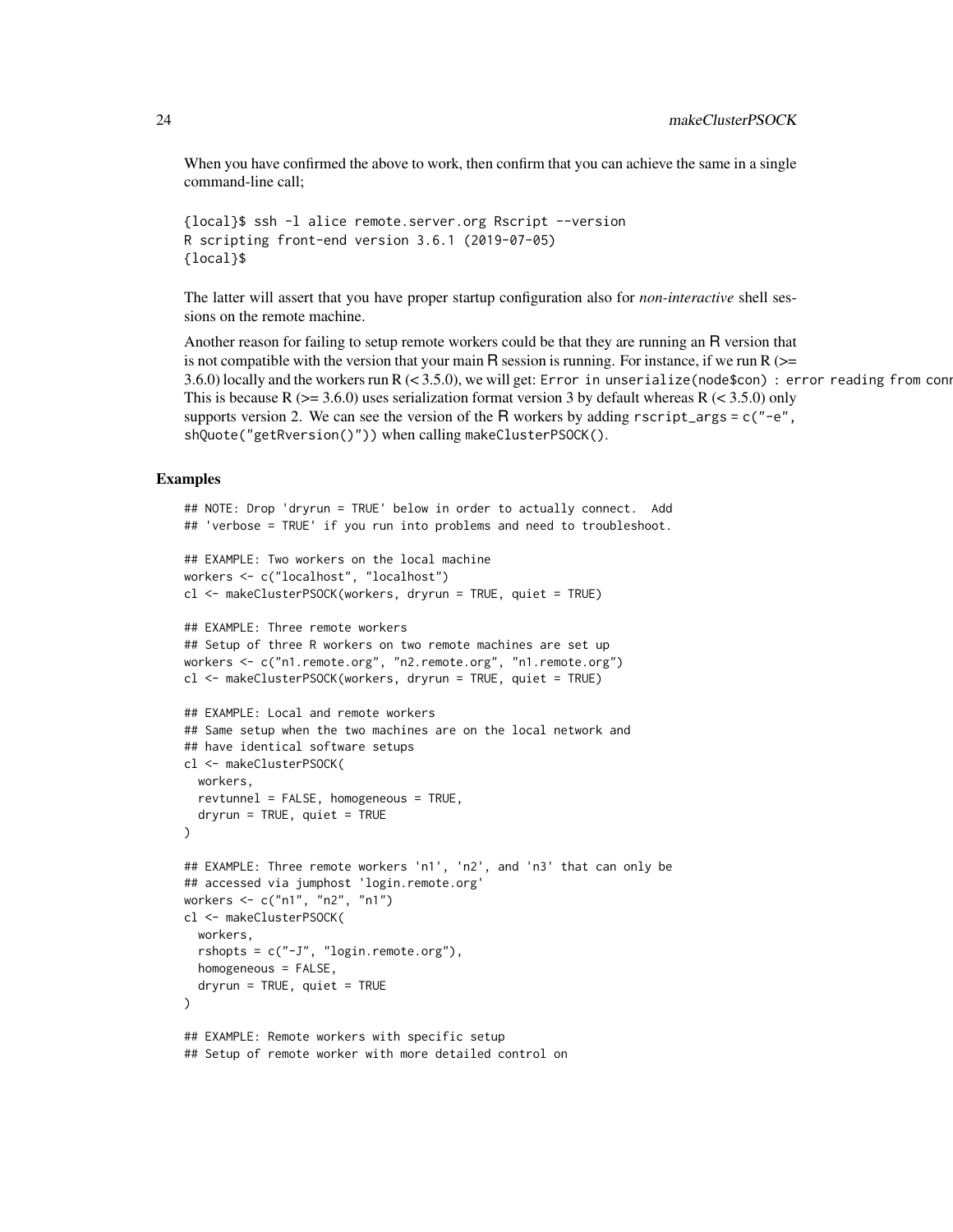# makeClusterPSOCK 25

```
## authentication and reverse SSH tunneling
cl <- makeClusterPSOCK(
  "remote.server.org", user = "johnny",
 ## Manual configuration of reverse SSH tunneling
 revtunnel = FALSE,
 rshopts = c("-v", "-R 11000:gateway:11942"),
 master = "gateway", port = 11942,
 ## Run Rscript nicely and skip any startup scripts
 rscript = c("nice", "/path/to/Rscript"),
 dryrun = TRUE, quiet = TRUE
)
## EXAMPLE: Two workers running in Docker on the local machine
## Setup of 2 Docker workers running rocker/r-parallel
cl <- makeClusterPSOCK(
 rep("localhost", times = 2L),
 ## Launch Rscript inside Docker container
 rscript = c("docker", "run", "--net=host", "rocker/r-parallel",
    "Rscript"
 ),
 ## IMPORTANT: Because Docker runs inside a virtual machine (VM) on macOS
 ## and Windows (not Linux), when the R worker tries to connect back to
 ## the default 'localhost' it will fail, because the main R session is
 ## not running in the VM, but outside on the host. To reach the host on
 ## macOS and Windows, make sure to use master = "host.docker.internal"
 # master = "host.docker.internal", # <= macOS & Windows
 dryrun = TRUE, quiet = TRUE
)
## EXAMPLE: Two workers running in Singularity on the local machine
## Setup of 2 Singularity workers running rocker/r-parallel
cl <- makeClusterPSOCK(
 rep("localhost", times = 2L),
 ## Launch Rscript inside Linux container
 rscript = c("singularity", "exec", "docker://rocker/r-parallel",
    "Rscript"
 ),
 dryrun = TRUE, quite = TRUE)
## EXAMPLE: One worker running in udocker on the local machine
## Setup of a single udocker.py worker running rocker/r-parallel
cl <- makeClusterPSOCK(
  "localhost",
 ## Launch Rscript inside Docker container (using udocker)
 rscript = c("udocker.py", "run", "rocker/r-parallel",
    "Rscript"
 ),
```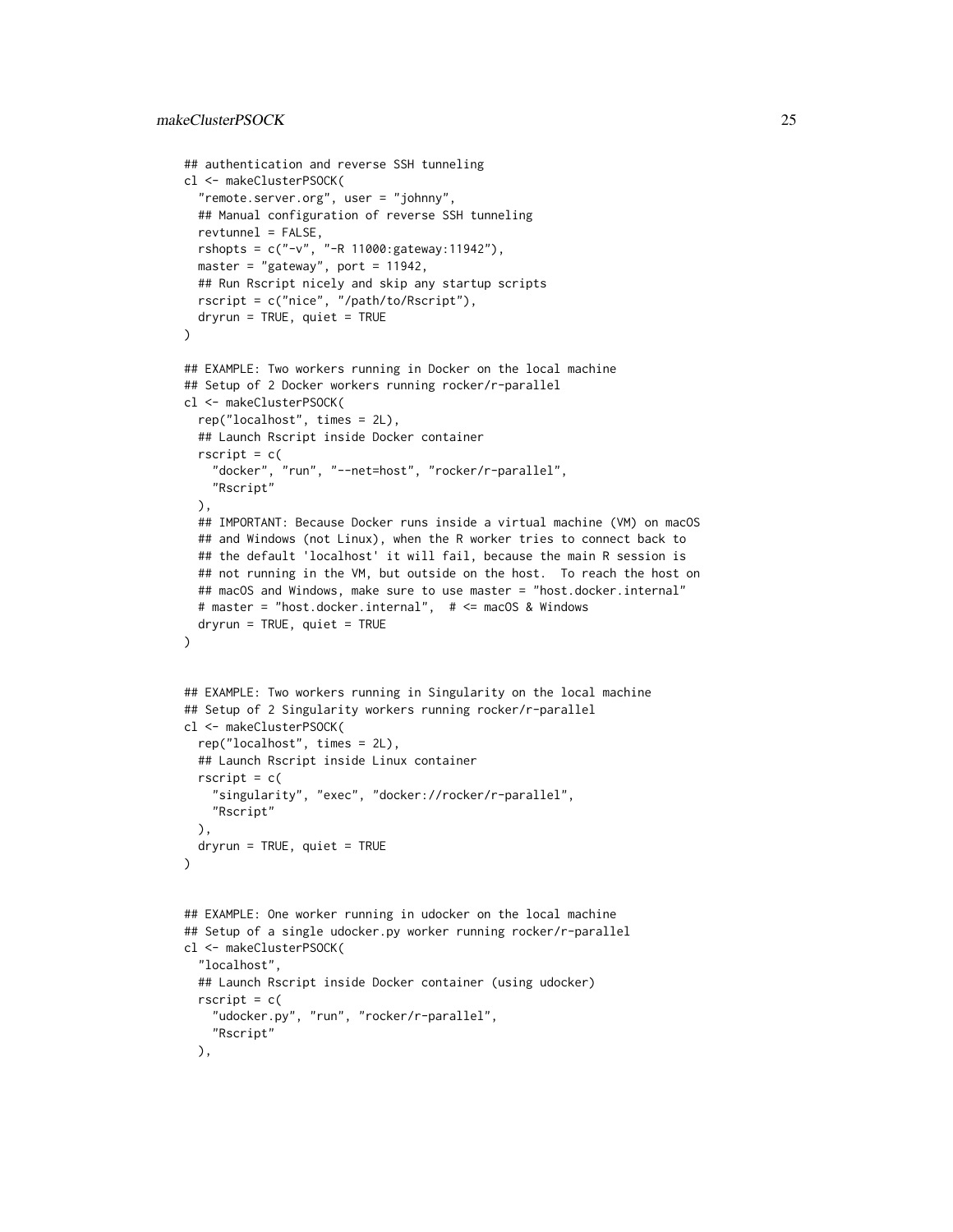```
## Manually launch parallel workers
  ## (need double shQuote():s because udocker.py drops one level)
  rscript_args = c(
    "-e", shQuote(shQuote("parallel:::.workRSOCK()"))
  ),
  dryrun = TRUE, quiet = TRUE)
## EXAMPLE: One worker running in Wine for Linux on the local machine
## To install R for MS Windows in Wine, do something like:
## winecfg # In GUI, set 'Windows version' to 'Windows 10'
## wget https://cran.r-project.org/bin/windows/base/R-4.1.2-win.exe
## wine R-4.1.2-win.exe /SILENT
## Prevent packages from being installed to R's system library:
## chmod ugo-w "$HOME/.wine/drive_c/Program Files/R/R-4.1.2/library/"
## Verify it works:
## wine "C:/Program Files/R/R-4.1.2/bin/x64/Rscript.exe" --version
cl <- makeClusterPSOCK(1L,
  rscript = c(## Silence Wine warnings
    "WINEDEBUG=fixme-all",
    ## Don't pass LC_*** environments from Linux to Wine
    sprintf("%s=", grep("LC_", names(Sys.getenv()), value = TRUE)),
    "wine",
    "C:/Program Files/R/R-4.1.2/bin/x64/Rscript.exe"
  ),
  dryrun = TRUE, quiet = TRUE)
## EXAMPLE: Launch 124 workers on MS Windows 10, where half are
## running on CPU Group #0 and half on CPU Group #1.
## (https://lovickconsulting.com/2021/11/18/
## running-r-clusters-on-an-amd-threadripper-3990x-in-windows-10-2/)
ncores <-124cpu_groups \leq c(0, 1)
cl <- lapply(cpu_groups, FUN = function(cpu_group) {
    parallelly::makeClusterPSOCK(ncores %/% length(cpu_groups),
      rscript = I(c(Sys.getenv("COMSPEC"), "/c", "start", "/B",
        "/NODE", cpu_group, "/AFFINITY", "0xFFFFFFFFFFFFFFFE",
        "*")),
      dryrun = TRUE, quiet = TRUE\lambda})
## merge the two 62-node clusters into one with 124 nodes
cl \leftarrow do.call(c, cl)
```

```
## EXAMPLE: Remote worker running on AWS
## Launching worker on Amazon AWS EC2 running one of the
```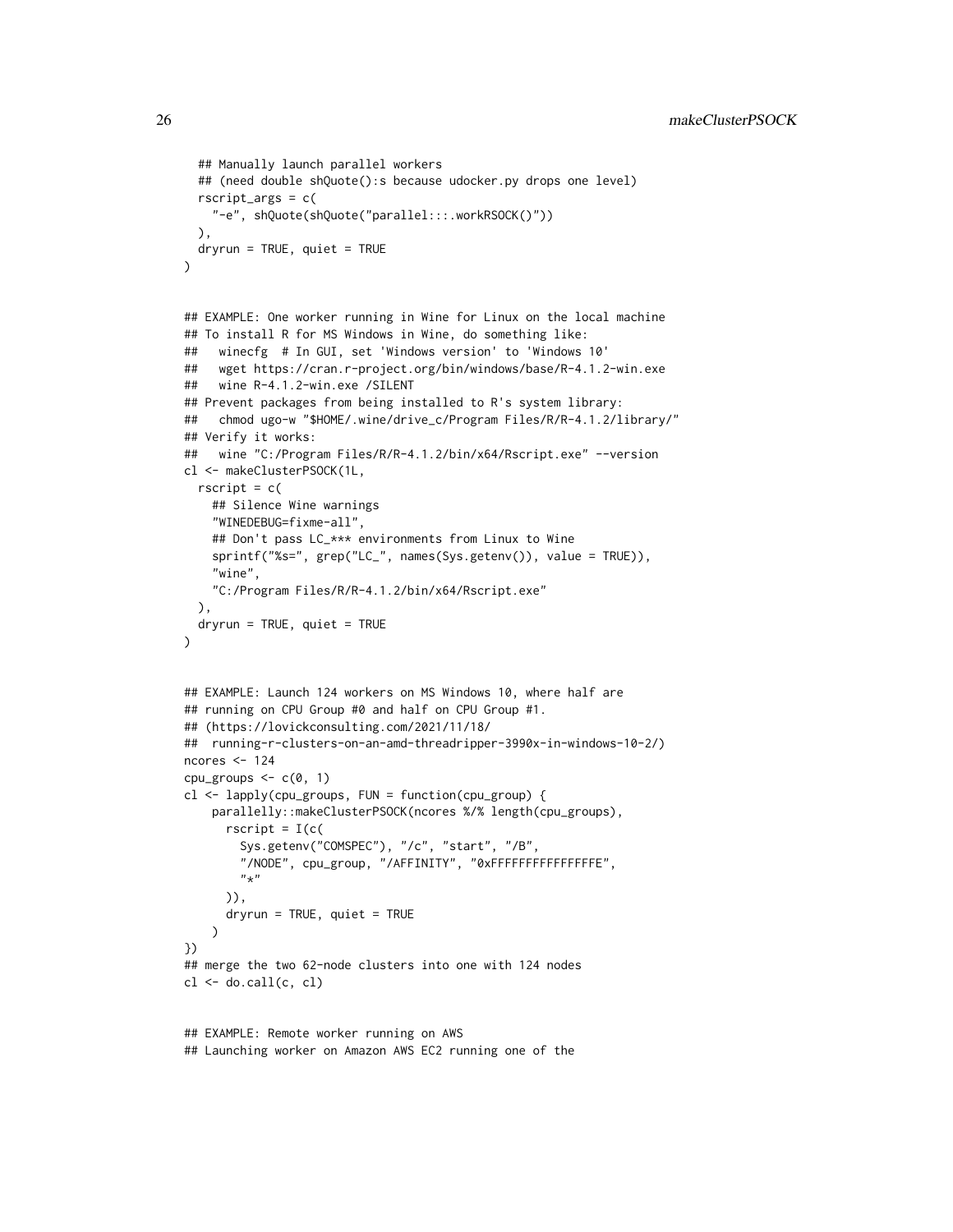```
## Amazon Machine Images (AMI) provided by RStudio
## (https://www.louisaslett.com/RStudio_AMI/)
public_ip <- "1.2.3.4"
ssh_private_key_file <- "~/.ssh/my-private-aws-key.pem"
cl <- makeClusterPSOCK(
 ## Public IP number of EC2 instance
 public_ip,
 ## User name (always 'ubuntu')
 user = "ubuntu",
 ## Use private SSH key registered with AWS
 rshopts = c("-o", "StrictHostKeyChecking=no",
    "-o", "IdentitiesOnly=yes",
    "-i", ssh_private_key_file
 ),
 ## Set up .libPaths() for the 'ubuntu' user
 ## and then install the future package
 rscript_startup = quote(local({
   p <- Sys.getenv("R_LIBS_USER")
   dir.create(p, recursive = TRUE, showWarnings = FALSE)
    .libPaths(p)
   install.packages("future")
 })),
 dryrun = TRUE, quiet = TRUE
\mathcal{L}## EXAMPLE: Remote worker running on GCE
## Launching worker on Google Cloud Engine (GCE) running a
## container based VM (with a #cloud-config specification)
public_ip <- "1.2.3.4"
user <- "johnny"
ssh_private_key_file <- "~/.ssh/google_compute_engine"
cl <- makeClusterPSOCK(
 ## Public IP number of GCE instance
 public_ip,
 ## User name (== SSH key label (sic!))
 user = user,
 ## Use private SSH key registered with GCE
 rshopts = c("-o", "StrictHostKeyChecking=no",
   "-o", "IdentitiesOnly=yes",
    "-i", ssh_private_key_file
 ),
 ## Launch Rscript inside Docker container
 rscript = c("docker", "run", "--net=host", "rocker/r-parallel",
   "Rscript"
 ),
 dryrun = TRUE, quiet = TRUE\lambda
```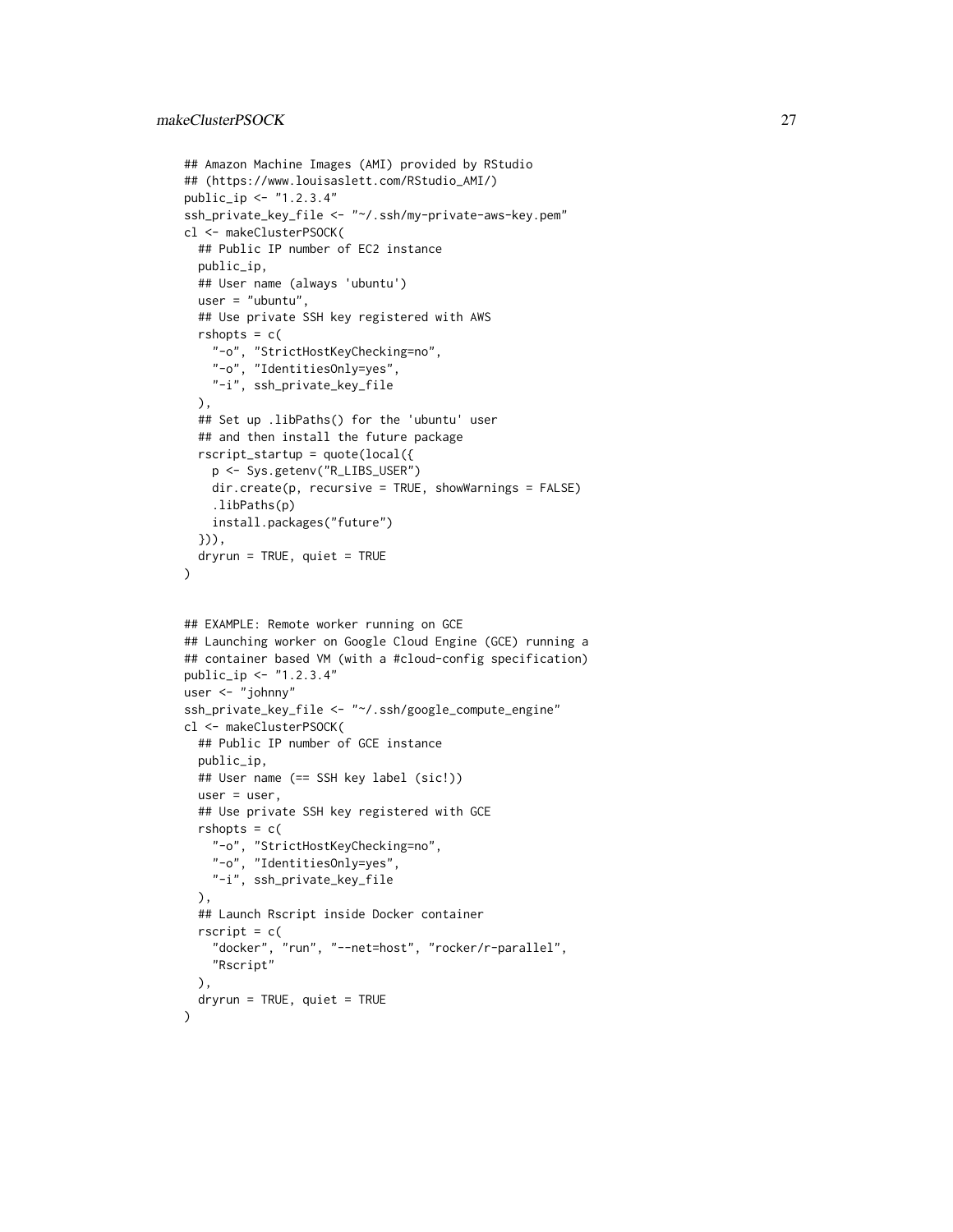```
## EXAMPLE: Remote worker running on Linux from Windows machine
## Connect to remote Unix machine 'remote.server.org' on port 2200
## as user 'bob' from a Windows machine with PuTTY installed.
## Using the explicit special rshcmd = "<putty-plink>", will force
## makeClusterPSOCK() to search for and use the PuTTY plink software,
## preventing it from using other SSH clients on the system search PATH.
cl <- makeClusterPSOCK(
  "remote.server.org", user = "bob",
 rshcmd = "<putty-plink>",
 rshopts = c("-P", 2200, "-i", "C://Users/bobby/.ssh/putty.phpk"),dryrun = TRUE, quiet = TRUE
\mathcal{L}## EXAMPLE: Remote worker running on Linux from RStudio on Windows
## Connect to remote Unix machine 'remote.server.org' on port 2200
## as user 'bob' from a Windows machine via RStudio's SSH client.
## Using the explicit special rshcmd = "<rstudio-ssh>", will force
## makeClusterPSOCK() to use the SSH client that comes with RStudio,
## preventing it from using other SSH clients on the system search PATH.
cl <- makeClusterPSOCK(
  "remote.server.org", user = "bob", rshcmd = "<rstudio-ssh>",
 dryrun = TRUE, quiet = TRUE
\mathcal{L}## EXAMPLE: The 'Fujitsu Technical Computing Suite' is a high-performance
## compute (HPC) job scheduler where one can request compute resources on
## multiple nodes, each running multiple cores. For example,
##
## pjsub -L vnode=3 -L vnode-core=18 script.sh
##
## reserves 18 cores on three nodes. The job script runs on the first
## with enviroment variables set to infer the other nodes, resulting in
## availableWorkers() to return 3 * 18 workers. When the HPC environment
## does not support SSH between compute nodes, one can use the 'pjrsh'
## command to launch the parallel workers.
cl <- makeClusterPSOCK(
 availableWorkers(),
 rshcmd = "pjrsh",
 dryrun = TRUE, quite = TRUE)
```
<span id="page-27-1"></span>parallelly.options *Options Used by the 'parallelly' Package*

#### **Description**

Below are the R options and environment variables that are used by the parallelly package and packages enhancing it.

<span id="page-27-0"></span>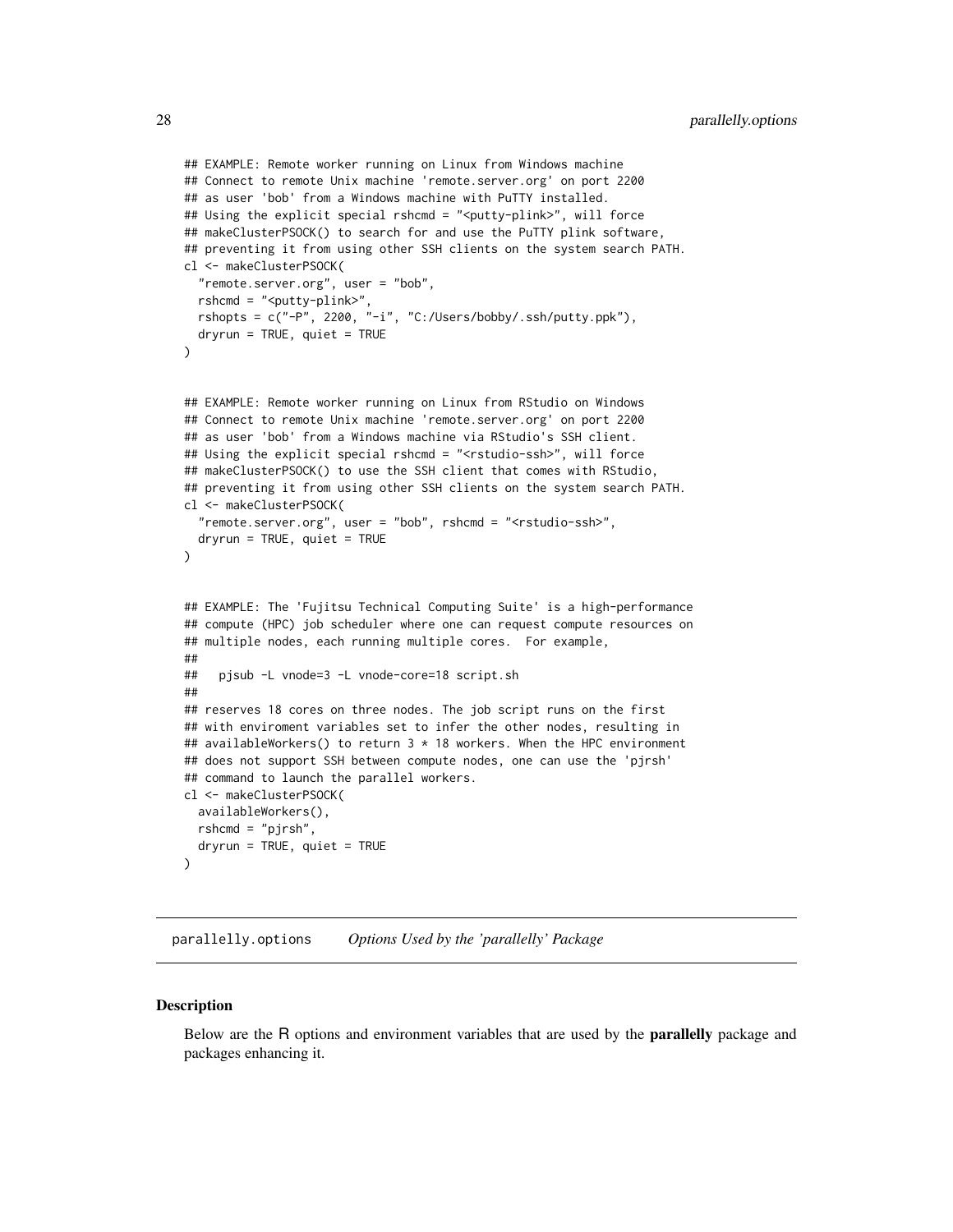<span id="page-28-0"></span>*WARNING: Note that the names and the default values of these options may change in future versions of the package. Please use with care until further notice.*

## Backward compatibility with the future package

The functions in the **parallelly** package originates from the **future** package. Because they are widely used within the future ecosystem, we need to keep them backward compatible for quite a long time, in order for all existing packages and R scripts to have time to adjust. This also goes for the R options and the environment variables used to configure these functions. All options and environment variables used here have prefixes parallelly. and R\_PARALLELLY\_, respectively. Because of the backward compatibility with the **future** package, the same settings can also be controlled by options and environment variables with prefixes future. and R\_FUTURE\_ until further notice, e.g. setting option future.availableCores.fallback=1 is the same as setting option parallelly.availableCores.fallback=1, and setting environment variable R\_FUTURE\_AVAILABLECORES\_FALLBACK=1 is the same as setting R\_PARALLELLY\_AVAILABLECORES\_FALLBACK=1.

# Configuring number of parallel workers

The below R options and environment variables control the default results of [availableCores\(\)](#page-4-1) and [availableWorkers\(\)](#page-7-1).

- parallelly.availableCores.logical: (logical) The default value of argument logical as used by availableCores(), availableWorkers(), and availableCores() for querying parallel::detectCores(logic  $=$  logical). The default is TRUE just like it is for [parallel::detectCores\(\)](#page-0-0).
- parallelly.availableCores.methods: (character vector) Default lookup methods for [availableCores\(\)](#page-4-1). (Default: c("system", "nproc", "mc.cores", "\_R\_CHECK\_LIMIT\_CORES\_", "PBS", "SGE", "Slurm", "LSF", "fallback", "custom"))
- parallelly.availableCores.custom: (function) If set and a function, then this function will be called (without arguments) by [availableCores\(\)](#page-4-1) where its value, coerced to an integer, is interpreted as a number of cores.
- parallelly.availableCores.fallback: (integer) Number of cores to use when no core-specifying settings are detected other than "system" and "nproc". This options makes it possible to set the default number of cores returned by availableCores() / availableWorkers() yet allow users and schedulers to override it. In multi-tenant environment, such as HPC clusters, it is useful to set environment variable R\_PARALLELLY\_AVAILABLECORES\_FALLBACK to 1, which will set this option when the package is loaded.
- parallelly.availableCores.system: (integer) Number of "system" cores used instead of what is reported by [availableCores\(](#page-4-1)which = "system"). This option allows you to effectively override what parallel::detectCores() reports the system has.
- parallelly.availableCores.min: (integer) The minimum number of cores [availableCores\(\)](#page-4-1) is allowed to return. This can be used to force multiple cores on a single-core environment. If this is limit is applied, the names of the returned value are appended with an asterisk  $(\star)$ . (Default: 1L)
- parallelly.availableCores.omit: (integer) Number of cores to set aside, i.e. not to include.
- parallelly.availableWorkers.methods: (character vector) Default lookup methods for [availableWorkers\(\)](#page-7-1). (Default: c("mc.cores", "\_R\_CHECK\_LIMIT\_CORES\_", "PBS", "SGE", "Slurm", "LSF", "custom", "system", "fallback"))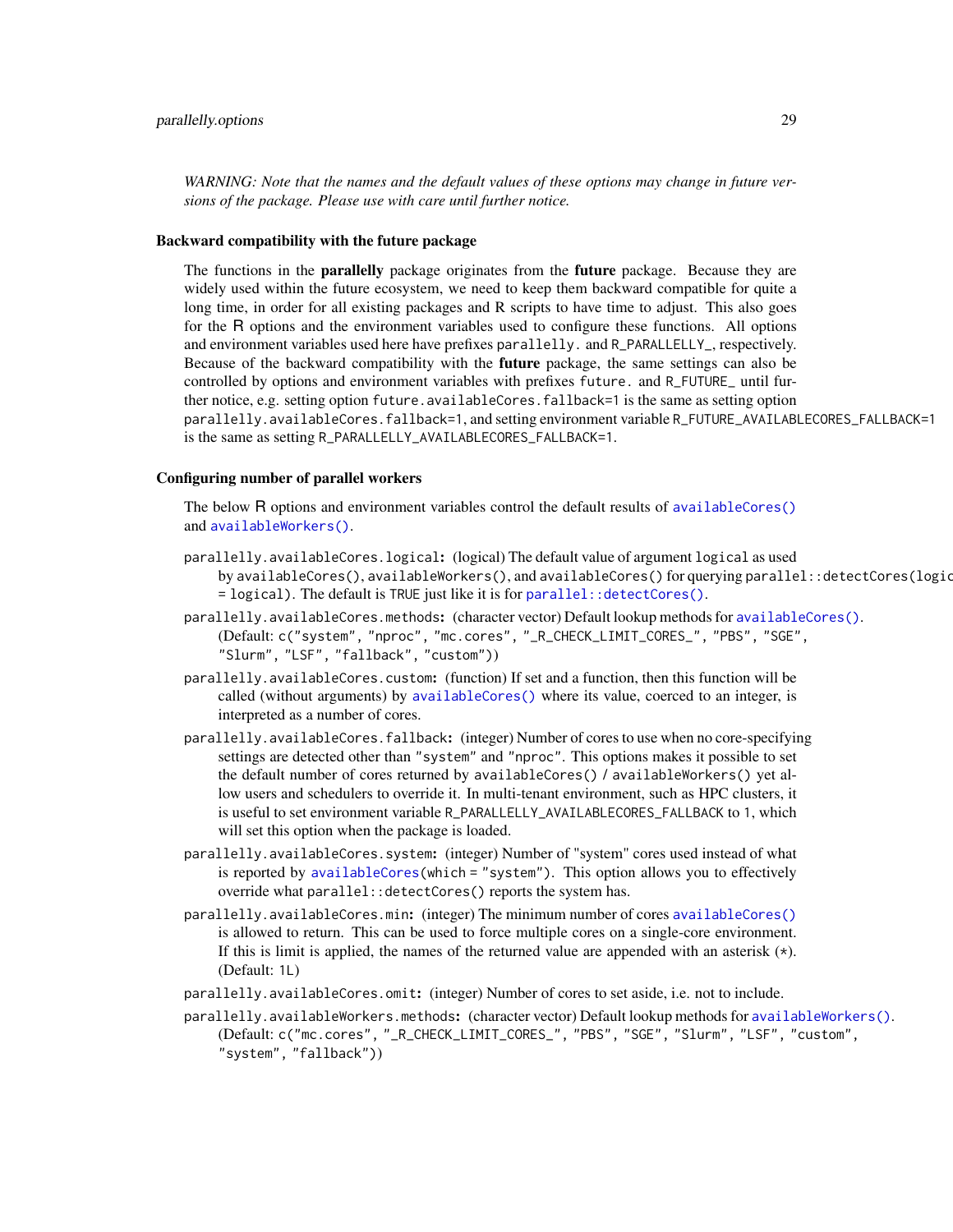<span id="page-29-0"></span>parallelly.availableWorkers.custom: (function) If set and a function, then this function will be called (without arguments) by [availableWorkers\(\)](#page-7-1) where its value, coerced to a character vector, is interpreted as hostnames of available workers.

## Configuring forked parallel processing

The below R options and environment variables control the default result of [supportsMulticore\(\)](#page-30-1).

- parallelly.fork.enable: (logical) Enable or disable *forked* processing. If FALSE, multicore futures becomes sequential futures. If NA, or not set (the default), the a set of best-practices rules decide whether should be supported or not.
- parallelly.supportsMulticore.unstable: (character) Controls whether a warning should be produced or not whenever multicore processing is automatically disabled because the environment in which R runs is considered unstable for forked processing, e.g. in the RStudio environment. If "warn" (default), then an informative warning is produces the first time 'multicore' or 'multiprocess' futures are used. If "quiet", no warning is produced.

# Configuring setup of parallel PSOCK clusters

The below R options and environment variables control the default results of [makeClusterPSOCK\(\)](#page-16-1) and its helper function [makeNodePSOCK\(\)](#page-16-2) that creates the individual cluster nodes.

- parallelly.makeNodePSOCK.setup\_strategy: (character) If "parallel" (default), the PSOCK cluster nodes are set up concurrently. If "sequential", they are set up sequentially.
- parallelly.makeNodePSOCK.validate: (logical) If TRUE (default), after the nodes have been created, they are all validated that they work by inquiring about their session information, which is saved in attribute session\_info of each node.
- parallelly.makeNodePSOCK.connectTimeout: (numeric) The maximum time (in seconds) allowed for each socket connection between the master and a worker to be established (defaults to  $2*60$  seconds = 2 minutes).
- parallelly.makeNodePSOCK.timeout: (numeric) The maximum time (in seconds) allowed to pass without the master and a worker communicate with each other (defaults to 30*24*60\*60  $seconds = 30 \text{ days}.$
- parallelly.makeNodePSOCK.useXDR: (logical) If FALSE (default), the communication between master and workers, which is binary, will use small-endian (faster), otherwise big-endian ("XDR"; slower).
- $parallel$   $\mathsf{p}$  . makeNodePSOCK.socketOptions: (character string) If set to another value than "NULL", then option socketOptions is set to this value on the workers during startup. See [base::socketConnection\(\)](#page-0-0) for details. (defaults to "no-delay")
- parallelly.makeNodePSOCK.rshcmd: (character vector) The command to be run on the master to launch a process on another host.
- parallelly.makeNodePSOCK.rshopts: (character vector) Addition command-line options appended to rshcmd. These arguments are only applied when connecting to non-localhost machines.
- parallelly.makeNodePSOCK.tries: (integer) The maximum number of attempts done to launch each node. Only used when setting up cluster nodes using the sequential strategy.
- parallelly.makeNodePSOCK.tries.delay: (numeric) The number of seconds to wait before trying to launch a cluster node that failed to launch previously. Only used when setting up cluster nodes using the sequential strategy.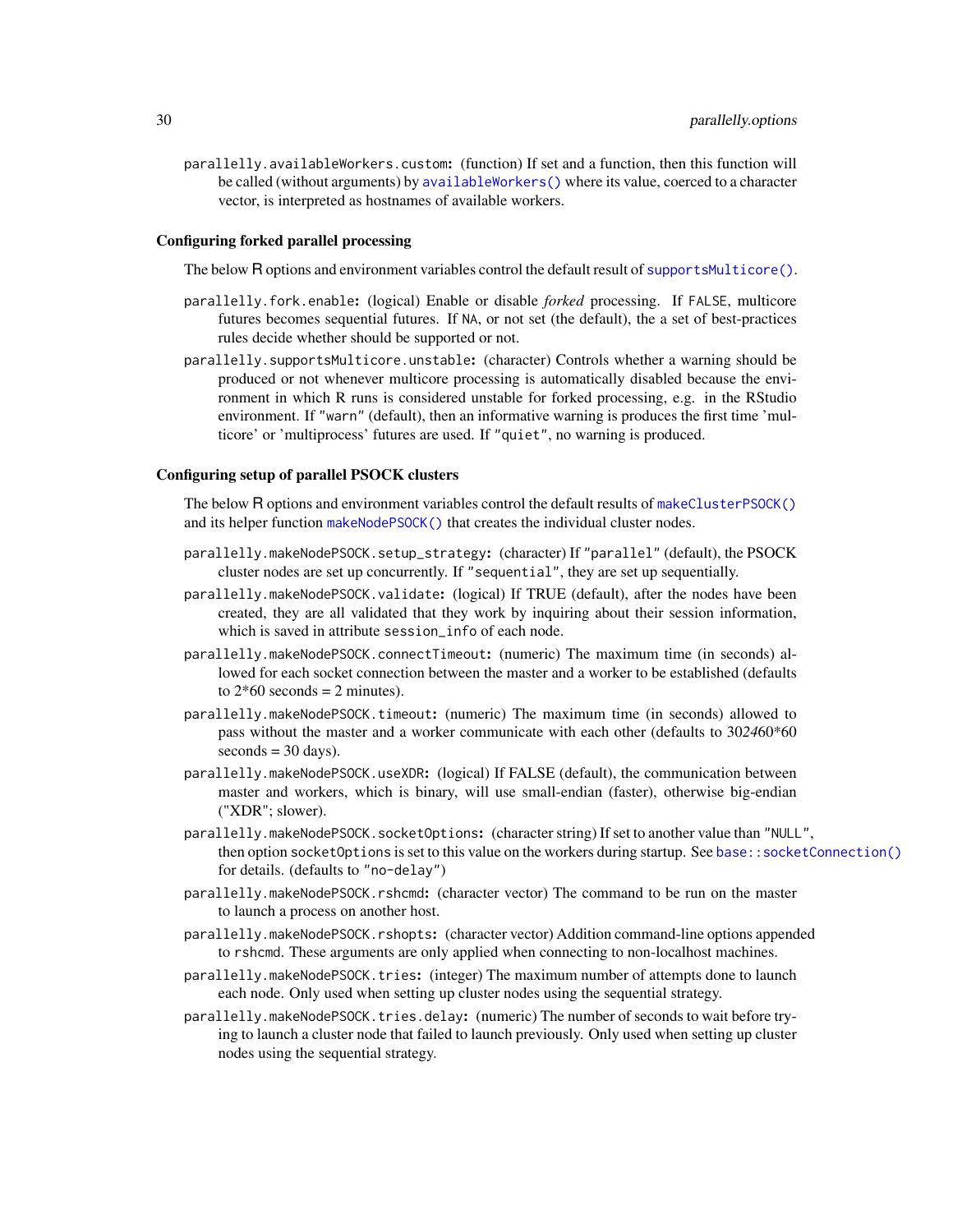#### <span id="page-30-0"></span>Options for debugging

parallelly.debug: (logical) If TRUE, extensive debug messages are generated. (Default: FALSE)

#### Environment variables that set R options

All of the above  $R$  parallelly. $*$  options can be set by corresponding environment variables R\_PARALLELLY\_\* *when the* parallelly *package is loaded*. For example, if R\_PARALLELLY\_MAKENODEPSOCK\_SETUP\_STRATEGY = "sequential", then option parallelly.makeNodePSOCK.setup\_strategy is set to "sequential" (character). Similarly, if R\_PARALLELLY\_AVAILABLECORES\_FALLBACK = "1", then option parallelly.availableCores.fa is set to 1 (integer).

# See Also

To set R options when R starts (even before the **parallelly** package is loaded), see the [Startup](#page-0-0) help page. The **[startup](https://cran.r-project.org/package=startup)** package provides a friendly mechanism for configuring R's startup process.

#### Examples

```
# Set an R option:
options(parallelly.availableCores.fallback = 1L)
```
<span id="page-30-1"></span>supportsMulticore *Check If Forked Processing ("multicore") is Supported*

#### Description

Certain parallelization methods in R rely on *forked* processing, e.g. parallel::mclapply(), parallel::makeCluster(n, type = "FORK"), doMC::registerDoMC(), and future::plan("multicore"). Process forking is done by the operating system and support for it in R is restricted to Unix-like operating systems such as Linux, Solaris, and macOS. R running on Microsoft Windows does not support forked processing. In R, forked processing is often referred to as "multicore" processing, which stems from the 'mc' of the mclapply() family of functions, which originally was in a package named multicore which later was incorporated into the parallel package. This function checks whether or not forked (aka "multicore") processing is supported in the current R session.

#### Usage

supportsMulticore(...)

#### Arguments

... Internal usage only.

# Value

TRUE if forked processing is supported and not disabled, otherwise FALSE.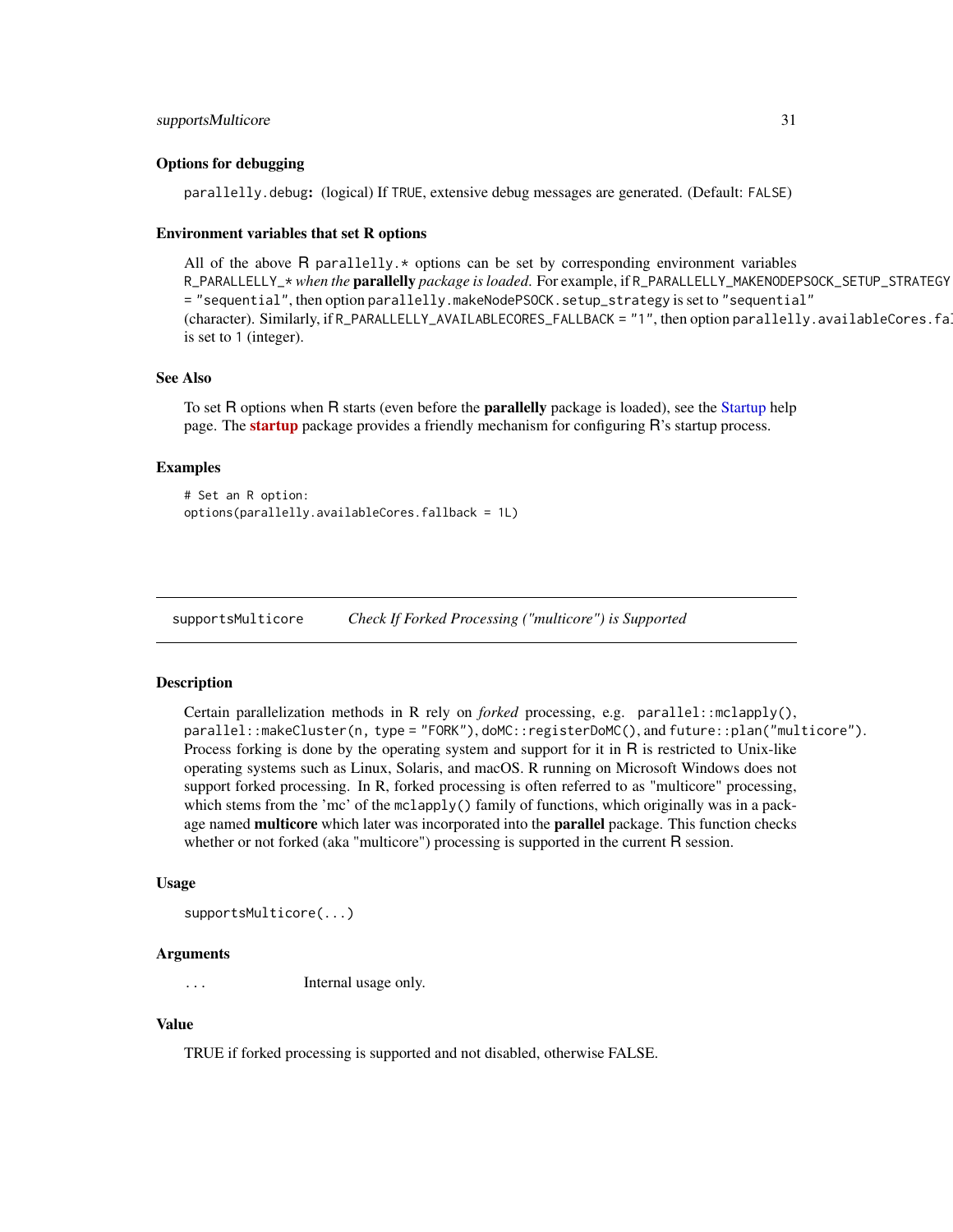# Support for process forking

While R supports forked processing on Unix-like operating system such as Linux and macOS, it does not on the Microsoft Windows operating system.

For some R environments it is considered unstable to perform parallel processing based on *forking*. This is for example the case when using RStudio, cf. [RStudio Inc. recommends against using](https://github.com/rstudio/rstudio/issues/2597#issuecomment-482187011) [forked processing when running R from within the RStudio software.](https://github.com/rstudio/rstudio/issues/2597#issuecomment-482187011) This function detects when running in such an environment and returns FALSE, despite the underlying operating system supports forked processing. A warning will also be produced informing the user about this the first time time this function is called in an R session. This warning can be disabled by setting R option parallelly.supportsMulticore.unstable, or environment variable R\_PARALLELLY\_SUPPORTSMULTICORE\_UNSTABLE to "quiet".

# Enable or disable forked processing

It is possible to disable forked processing for futures by setting R option parallelly. fork.enable to FALSE. Alternatively, one can set environment variable R\_PARALLELLY\_FORK\_ENABLE to false. Analogously, it is possible to override disabled forking by setting one of these to TRUE.

# Examples

## Check whether or not forked processing is supported supportsMulticore()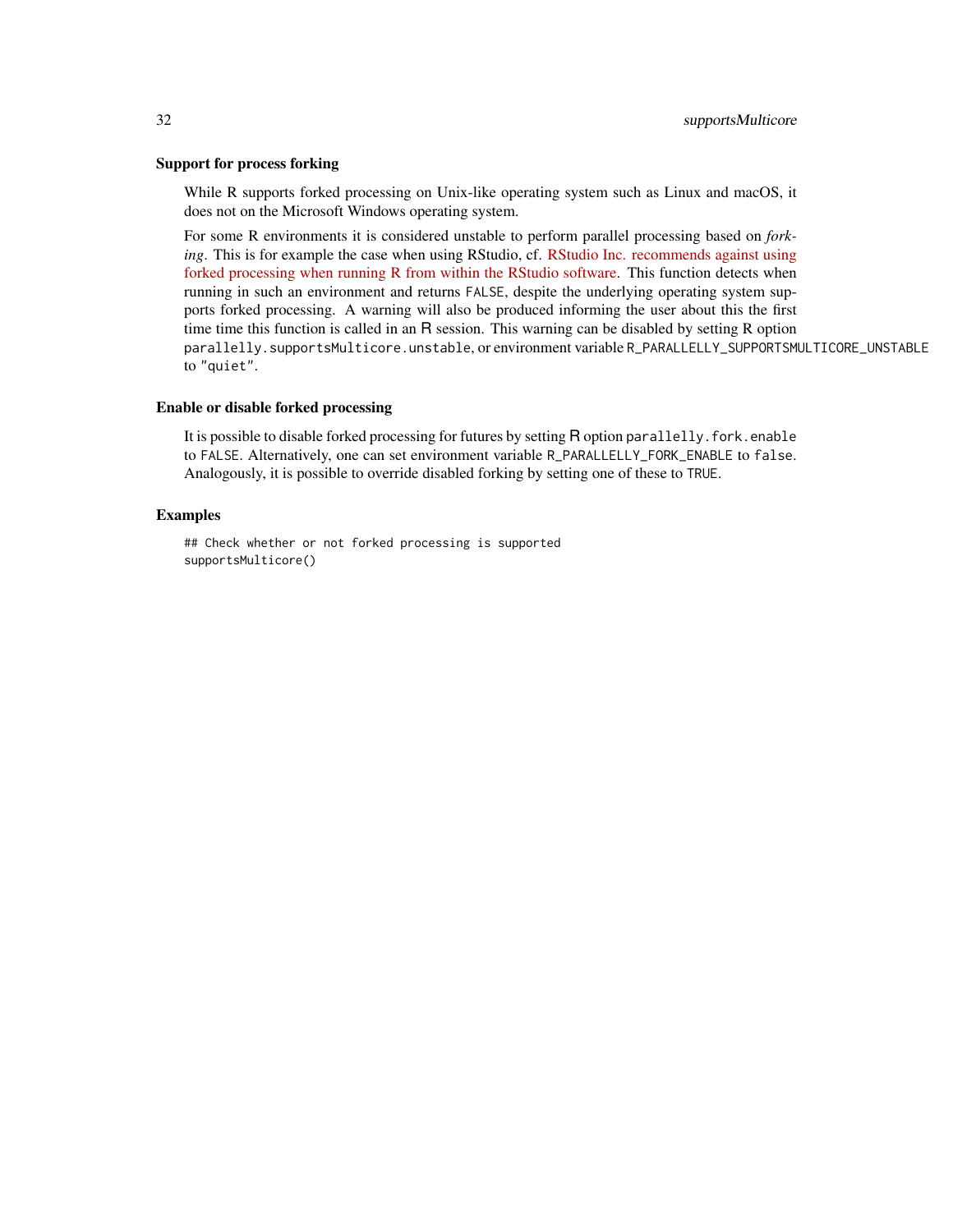# <span id="page-32-0"></span>**Index**

```
as.cluster, 2
autoStopCluster, 3
autoStopCluster(), 16, 18
availableConnections, 4
availableCores, 5, 29
availableCores(), 8–10, 29
availableWorkers, 8
availableWorkers(), 7, 29, 30
base::closeAllConnections(), 12
base::getConnection(), 12
base::showConnections(), 4, 12
base::shQuote(), 22
base::socketConnection(), 30
base::sys.save.image(), 12
c.cluster (as.cluster), 2
connection, 11
connectionId (isConnectionValid), 11
connections, 4, 12
detectCores, 5, 6
freeConnections (availableConnections),
        4
freePort, 10
future.availableCores.custom
        (parallelly.options), 28
future.availableCores.fallback
        (parallelly.options), 28
future.availableCores.methods
        (parallelly.options), 28
future.availableCores.system
        (parallelly.options), 28
future.availableWorkers.custom
        (parallelly.options), 28
future.availableWorkers.methods
        (parallelly.options), 28
future.fork.enable
        (parallelly.options), 28
```
future.supportsMulticore.unstable *(*parallelly.options*)*, [28](#page-27-0) isConnectionValid, [11](#page-10-0) isForkedChild, [13](#page-12-0) isForkedNode, [14](#page-13-0) isLocalhostNode, [14](#page-13-0) isNodeAlive, [15](#page-14-0) makeCluster, *[16](#page-15-0)* makeClusterMPI, [16](#page-15-0) makeClusterPSOCK, [17](#page-16-0) makeClusterPSOCK(), *[3](#page-2-0)*, *[15,](#page-14-0) [16](#page-15-0)*, *[30](#page-29-0)* makeNodePSOCK *(*makeClusterPSOCK*)*, [17](#page-16-0) makeNodePSOCK(), *[30](#page-29-0)* makePSOCKcluster, *[17](#page-16-0)* mc.cores, *[6](#page-5-0)* mclapply, *[6](#page-5-0)* parallel::detectCores(), *[29](#page-28-0)* parallel::makeCluster(), *[3](#page-2-0)*, *[16](#page-15-0)* parallelly.availableConnections.tries, *[4](#page-3-0)* parallelly.availableCores.custom, *[6](#page-5-0)* parallelly.availableCores.custom *(*parallelly.options*)*, [28](#page-27-0) parallelly.availableCores.fallback *(*parallelly.options*)*, [28](#page-27-0) parallelly.availableCores.methods *(*parallelly.options*)*, [28](#page-27-0) parallelly.availableCores.min *(*parallelly.options*)*, [28](#page-27-0) parallelly.availableCores.omit *(*parallelly.options*)*, [28](#page-27-0) parallelly.availableCores.system *(*parallelly.options*)*, [28](#page-27-0) parallelly.availableWorkers.custom, *[9](#page-8-0)* parallelly.availableWorkers.custom *(*parallelly.options*)*, [28](#page-27-0)